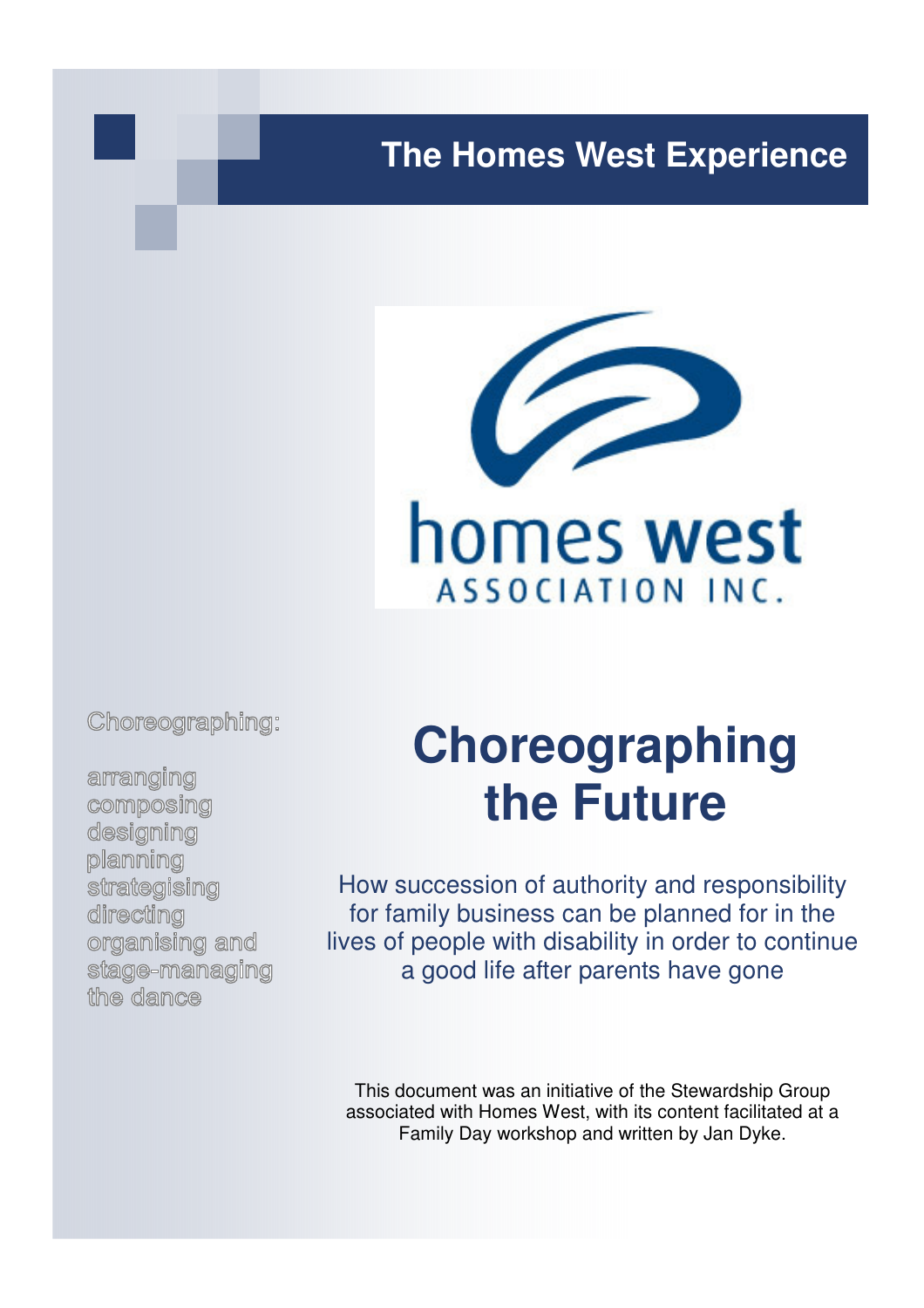Homes West Association Incorporated (Homes West) is a service in Brisbane, Australia that works with 11 families to support 12 people with a disability to establish and to live in homes of their own and to be included as active and valued members in their local community. However for families, the Homes West experience is much more than having a service supporting the daily life of a loved one. The experience has led to a way of life, one in which many aspects of authority and responsibility have been retained by family members or delegated by design, so that their choices and decisions give direction to their family member's life and safeguard how life is played out, not only now, but also into the future.

This paper follows **Choreographing Life**, an earlier paper on how authority and responsibility can be delegated and shared in right relationship in the lives of people with a disability when they use services that support daily life. In the first paper, families identified elements of life that needed to be maintained as the business of the family and trusted enduring friends. In this second paper, families share their understanding and experience in coming to grips with what needs to be in place in order for these aspects of family authority to continue on in a similar fashion after parents have gone.

The death of parents is always a difficult subject to address and an even harder one when parents are the key decision makers in the life of a son or daughter who has a disability. Many parents do not want to think about how life will continue for their son or daughter with a disability when they are not around – it is often just too emotionally difficult. After all, it embraces our two strongest emotions of love and fear.

**Considering what the life of a son or daughter with a disability will look like after the death of parents is always difficult** 

Sometimes it may be easier to believe that things will somehow fall simply into place, despite this rarely having done so during life, or that family members or good service workers will just step in and fill the gaps. At other times it may be easier to deny the inevitable, hoping that it will never happen, or that things do not need to be addressed just yet, as really the time is a long way off (and, of course, then it always remains so).

#### **The best way to predict a future is to create it.**

Despite these feelings, families who are part of the Homes West experience have questioned why their son or daughter shouldn't continue to have a good life and still be supported by other people who have an enduring commitment to them. They have

begun to address the succession of family business to the next generation and have sought people who will continue to ensure that the person remains in a home of their own and has good supports that enable them to continue to be a valued member of their community. If there are key things in place to ensure that their vision of a good life continues to be played out after they have gone, they know that their son or daughter will be safer and lead a better life. The families have therefore begun to work on what needs to be in place for planned succession to happen so that they can have a little more peace of mind, knowing that at least some aspects of the future are more assured.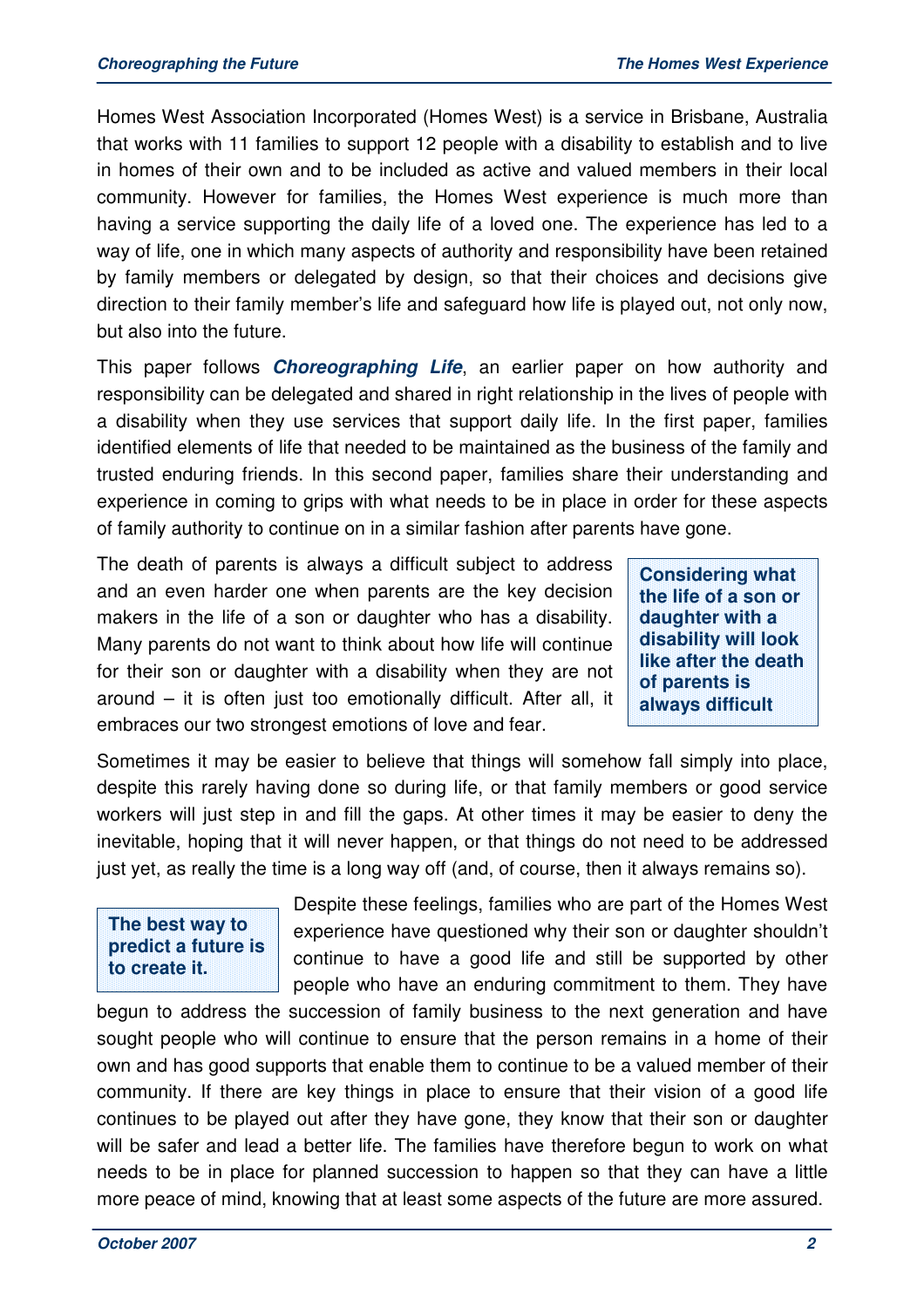#### **The business of families and trusted enduring friends**

In the first paper, these elements were identified as being the business of families and trusted enduring friends:

- **Holding the story and understanding of the person's life**
- **Holding the knowledge and practice of the culture of family life**
- **Holding knowledge of the person's medical history**
- **Holding knowledge of the person's skills and abilities, likes and dislikes, gifts and** concerns
- **•** Daring to dream the seemingly impossible
- **Holding onto the dream about what life could be like**
- **IMAGO** Imagining what a good life would actually look like with and for the person
- **Developing a practical vision of a home of ones own and being an active and** valued member of the community
- **•** Deciding where the person lives and with whom
- **Thinking lovingly, passionately, intuitively and at times irrationally about the person**
- **Ensuring that committed people are there now and into the future**
- **Ensuring that support will be there in the future**
- **Fostering natural networks in the person's life**
- **Maintaining a valued role in family life**
- Keeping important dates such as birthdays, anniversaries etc
- Celebrating significant rights of passage and important events
- Advocating on the person's behalf
- **EXEC** Giving time and energy freely
- **Contributing talents and relationships in pursuit of a good life**
- Giving unconditional love and friendship and expecting reciprocity and intimacy
- **Planning for a financially secure future in a home of their own**
- Considering how the person's future health and well being will be catered for well in later years
- Having a high degree of influence on matters that affect the person's life without having to expend a lot of energy to achieve this
- Having the authority to influence, decide, negotiate, refuse, imagine better, change mind, or counter propose with better ideas
- Naming the nature of supports the person needs
- Allocating supports in ways that reflect the vision for the person's life and well being
- Selecting or approving who comes into the person's life to provide paid support
- Rejecting who comes into the person's life to provide paid support
- Guiding the service to interpret the wants and needs of the person
- **Making decisions about health, general nutrition, exercise and well being**
- **Making decisions about personal finances**
- **Monitoring to ensure that the expectations of the culture of daily life are maintained**
- **Monitoring health, well being and quality of life**
- **Monitoring personal spending.**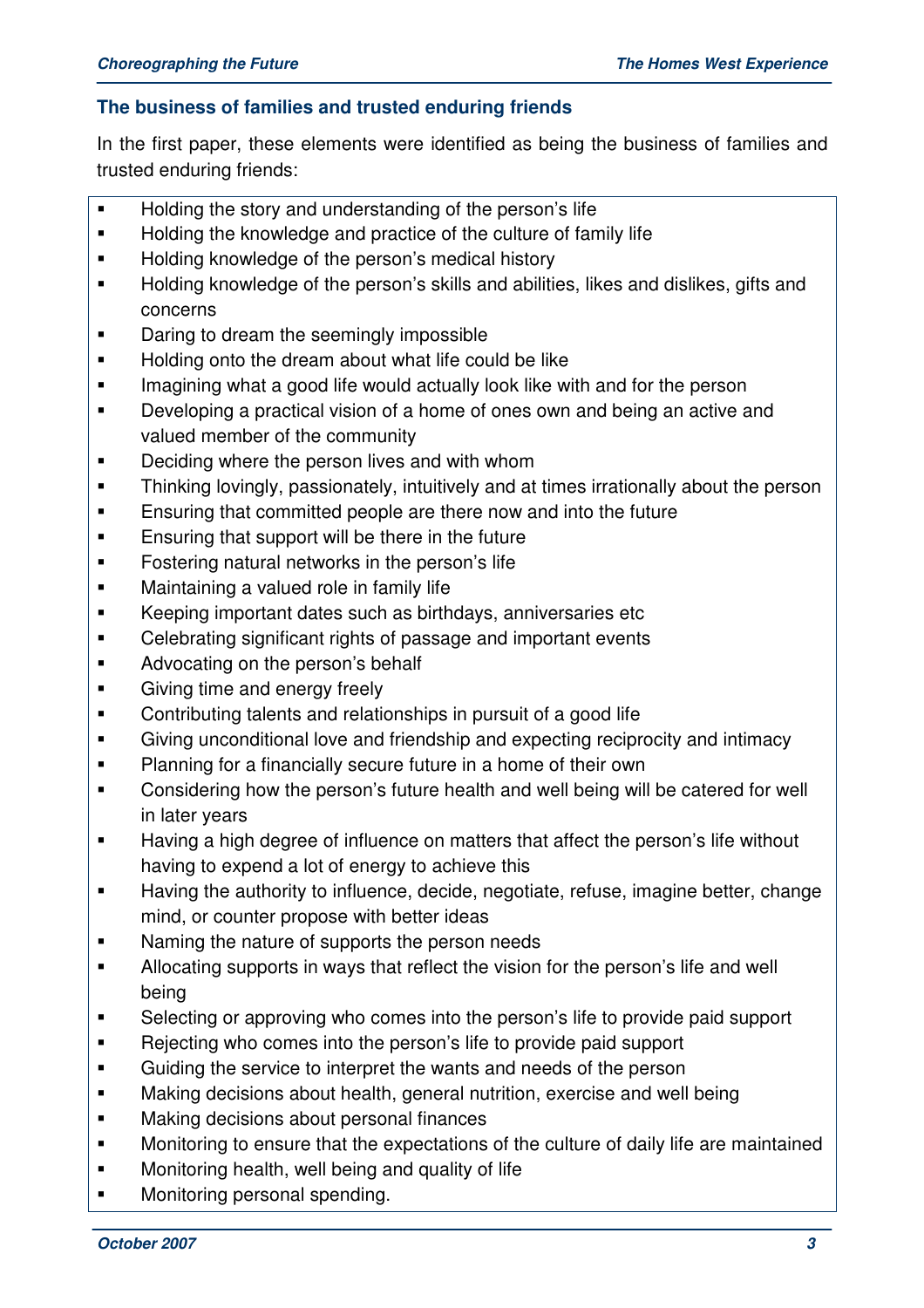#### **Key questions that encourage thinking about the future**

If these key elements of family business are to be preserved over time, two key questions arise:

- How can these identified aspects of family business be continued when parents are no longer able to take these roles?
- What are things that can begin to happen now, while parents are still alive, that will lead to a more secure and sustainable future for their son or daughter?

In other words, what needs to be in place so that a good life is sustained for their son or daughter, enabling parents to have greater peace of mind as they age?

### **SUSTAINING A GOOD LIFE**

The families involved with the Homes West experience have identified 11 key elements that will help to assure the future for their son or daughter with a disability.

- **1. Hold and share a personal vision for the future**
- **2. Engage the next generation of family members**
- **3. Encourage others to step forward into the person's life**
- **4. Enable others to understand the person's story**
- **5. Share practical living knowledge of the person**
- **6. Work out planned strategies to move the vision forward**
- **7. Establish a home of one's own**
- **8. Have good service provision working in right relationship**
- **9. Seek broader social connections in daily life**
- **10. Know what happens in daily life**
- **11. Secure decision making and finances in a will and trust.**

#### **1. Hold and share a personal vision for the future**

Over the years, each family has developed and held a very personal vision about what a good life looks like for and with their son or daughter with a disability. Initially this vision focussed on the life of a young adult in the context of family and community and worked towards the person moving out to live in a home of their own. This thinking has helped to set the **framework and direction** for the way each person is to be seen and treated, as well as very practical things that are worked towards in daily life, including the nature of the paid service that has developed as Homes West.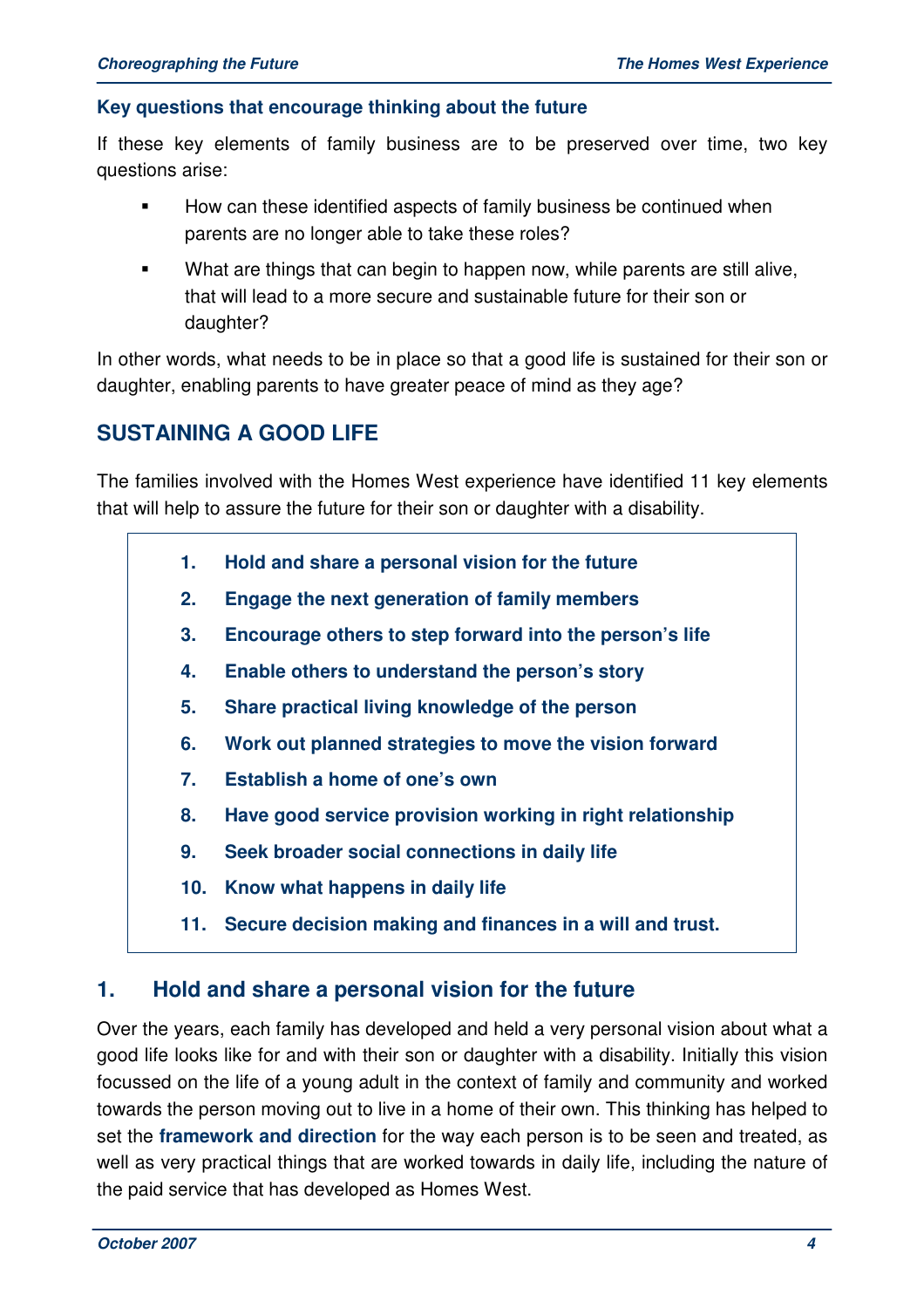**The vision reflects that there is much more to life than paid services.** 

However families have also recognised that there is much more to life than the paid service components. In fact it is only one of many important elements. They believe that developing and holding a vision about what a good life will look like needs to be

considered outside the confines of service provision, as it is much broader than the paid aspects of a person's life and should not be built around what the service can provide. If the person is to be a valued member of their family, neighbourhood and community, then the vision must also encompass the broader relationships and daily life engagements that make up the overall experiences of the person's life.

The vision can be seen to create a **personalised framework** for the direction of life's journey for the family member with a disability. It is created with and for the family member who remains central to all thinking. Yet, as journeys always head into the future, the future cannot be denied. The vision not only sets out what is wanted and what is to be avoided in the person's life now, but also takes a crystal ball approach to explore what the vision of life will look when parents are no longer there.

**Clarify what is not wanted and what is, for now, as well as when parents are no longer there.**

**Emphasis is put on recruiting and informing the next generation.** 

When the development of a positive future without parents is embraced and explored, emphasis is put on recruiting and informing the next generation of committed people to take over family business roles. This means that a very different scenario

is played out in real life with the focus becoming quite different, questioning who will be around to continue to love the person and take on the anchoring roles that are so essential for the development and continuation of a good life.

Parents begin to look at what they need to preserve and pass on to others, as well as what they want to avoid at all costs. They share their hopes and dreams and what they have been trying to achieve. As part of this process, others learn their family values,

history, culture, stories, traditions and expectations that are important to preserve in order for the person to have a good life. The result is that the person begins to have an **intentional community of committed people built around them**. They join the journey alongside the person and are willing and prepared to step in to continue the vital roles of family business long after parents are no longer there.

**Others learn about family values, history, culture**, **stories, traditions and expectations that are important to preserve.** 

The parents' vision needs to be shared and developed further with other members of the family, as well as trusted and enduring friends. This is especially important with those who are likely to be taking on decision making roles in the life of the person in the future, when the person has limited capacity to do so themselves. Such future roles could be in matters of health, or use of finances, or in lifestyle decisions, such where or with whom the person will live.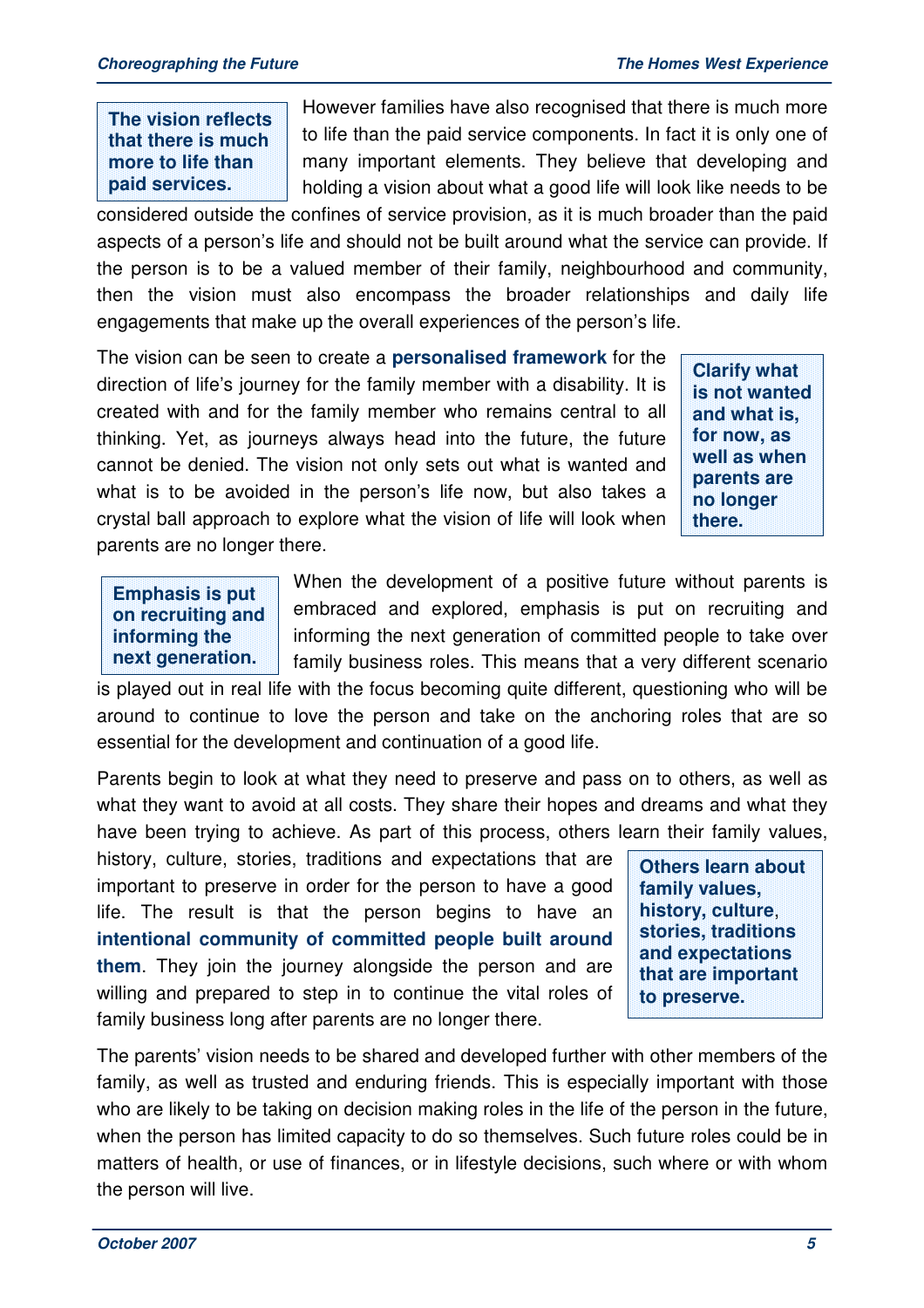The **shared vision** is usually broad, incorporating an understanding of what makes a good life, including:

- having **loving, committed relationships** with the next generation of family and friends who know and understand the person, and who continue to carry on the role of family business
- **having a home of one's own** where life and support are personalised, and where safety and security of tenure are assured
- **IDED** living a life as a valued member of the community, where opportunities, participation and contribution are encouraged
- having **economic security** and the ability to incorporate expectations about life as other family members do.

In order to ensure that the family vision is kept alive and held for posterity, key elements of this vision can be **written down** to help to steer the journey into the future. This might be in the form of a personal letter from the parents that guides the next generation of family and enduring friends or a memorandum of understanding that establishes the scene for a trust, set up for the person upon the death of parents. Some families might choose to do both, or may choose to do this as a recording.

This **message to the future** is very personal and might contain the following:

**Life should not be a bread and butter existence. There should be opportunities to have the jam.** 

- Why this message is being written
- **Hopes about how you would like your son or daughter to** continue to be loved and cared about
- **Fears about the nightmares that are to be avoided**
- **Message from a parent to her children**
- What a good life might look like
- Some important things that others need to know.

#### **2. Engage the next generation of family members**

The families involved with the Homes West experience know that personal relationships are the key to having a good life. They know that their son or daughter will do better when they have people in their life who love,

**Personal relationships are the key to having a good life and keeping a vulnerable person safe.** 

understand and care about them, who will act in their best interest, overseeing life and taking up issues on their behalf. After all, this has been their personal experience as a parent. They believe that committed family members can continue to share relationships, connections, experiences and aspects of their lives, maintaining a valued family role for the person and enabling greater happiness and safety in the process.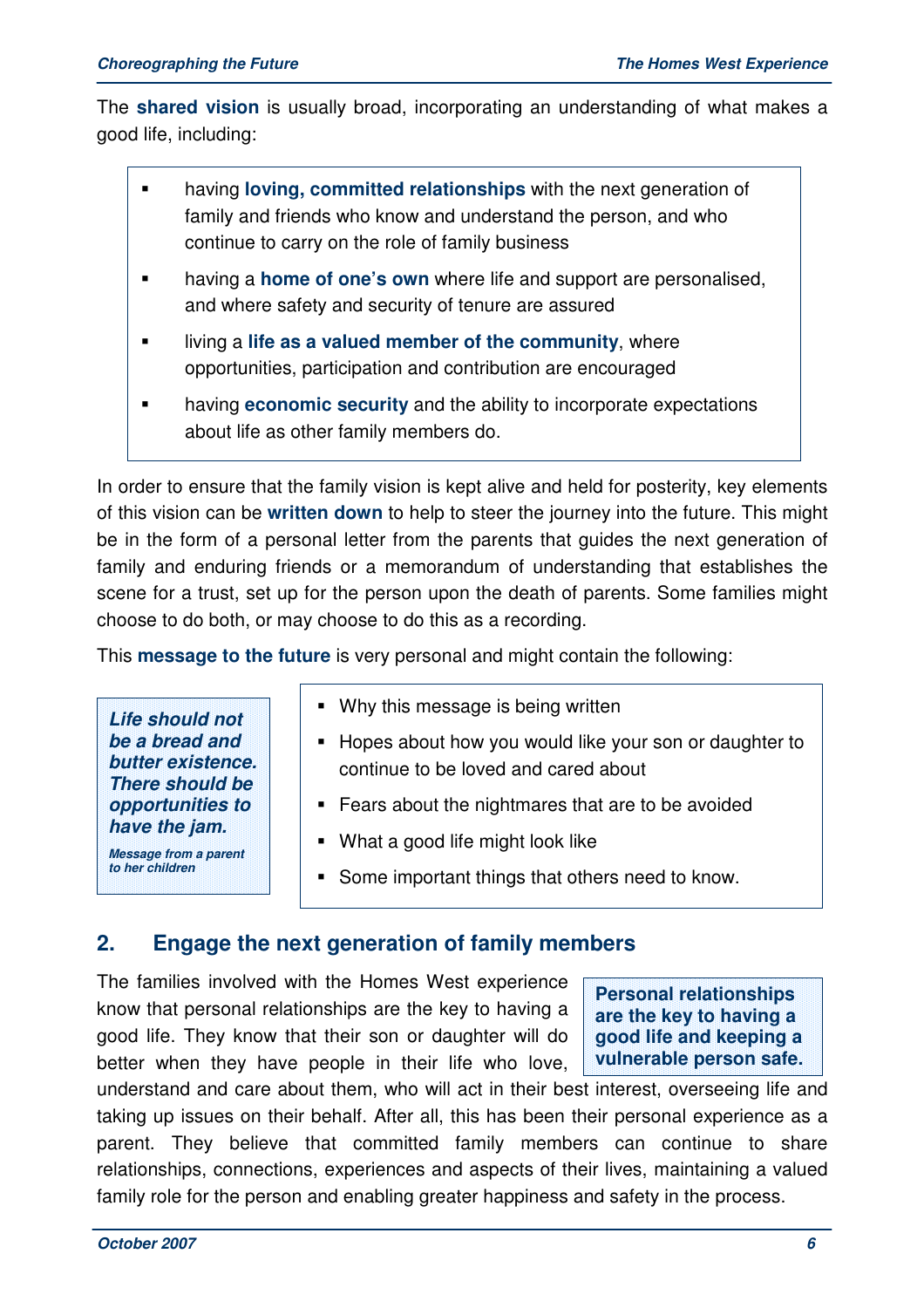**Parents hope that loving family members will be there – but hope is not enough.**

Many parents hold the hope of having close relatives from the next generation, often a brother or sister taking an anchoring role in the person's life. Yet they do not want them to have to do what they, as parents, have had to do. What they do want for the future is having committed, loving and anchoring family members who will continue to drive the personal vision of a good life forward for

and with the person, and who will maintain and oversee the essential roles of family business in the person's life to safeguard the person's well being.

#### **However they also want to avoid the assumption that other family members will take over responsibilities automatically when parents are gone.**

Often a son or daughter, or sometimes all the next generation, will blithely promise to be there for their brother or sister with a disability. This can be a great relief to parents, yet it can also be an easy way for both parties not to have to deal with the reality of what this means. With the heightened mobility of our global world, family members are frequently spread across the city, the nation or overseas. They also may have busy working lives and, with marriage or partnership, and children of their own, their situations bring very different dynamics and lifestyle pressures into play. It is therefore not unusual for the

next generation of family members to have lost contact and understanding of what daily life is like and what it takes to support their brother or sister in adult life – after all, they have been busily developing an independent life of their own away from their parents.

**It is highly likely that real life will intervene.** 

This can also mean that many of the lifestyle strategies that parents have developed during the adult life of their son or daughter with a disability are not known. It may also mean that family members have little conception of what it takes to support their sister or brother, or how paid services operate in their life. They may know little about their financial situation, medical history or even about who the key people are in their life. All this information is held by parents, and is often only held by them, leaving great gaps in knowledge after they have gone, as much of the information can die with them if a planned strategy is not thought through as to how information will be passed on.

**Parents and their adult sons and daughters need to share their hopes and fears.** 

Although the involvement of the next generation of family members can never be absolutely guaranteed, it is far more likely that people will be there if they have knowledge and information about what it will take, and can develop an understanding while their parents are still alive. This means that **good relationships between the generations** are important, with parents and their adult children being able to talk with one another, sharing their hopes and fears.

Some parents will have kept information to themselves and not talked about things that have been difficult or painful. They may not have disclosed the personal or medical information about their son or daughter, or shared how difficult their dealings with some services might have been or their need for constant vigilance and advocacy.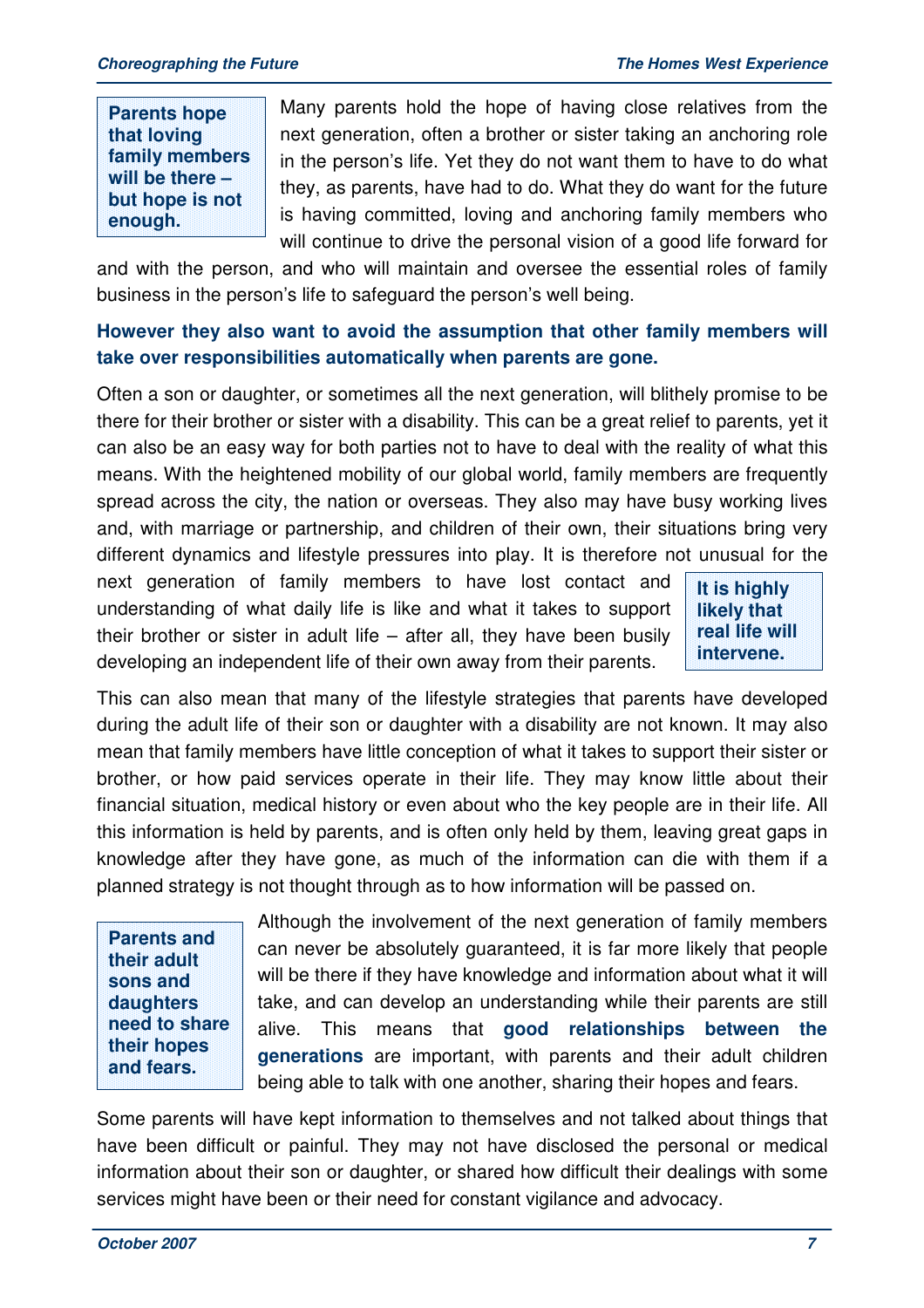Yet such information may be very helpful in understanding why parents are trying to set up **safeguards for the future**. The next generation of family members need to begin to understand more about the journey of their parents and that of their brother or sister with a disability, if they are going to fulfil a commitment in the future.

Parents may need to spell out what they expect of the future and what help they would like from other family members. They may be able to give greater peace of mind to the next generation if they know that they will not be doing it on their own, have a sense of what is expected of them and have some information about what is involved.

**Parents can give greater peace of mind to the next generation, if family members know they will not be doing it on their own, have a sense about what is expected and have some information about what is involved.**

It is important that the **responsibility is not vested in just one person**. Not only does this cause angst about the size of the task, but also it can create real dilemmas about how life is structured and played out, especially in relation to their own immediate family and their responsibility to them. Having more people involved in the person's life equals greater likelihood of people being around and less likelihood of things falling apart. Consideration can therefore be given to extended family to be involved in a broader personal support network or circle of friends which is set up around the person.

If other family members are all older than the family member with the disability, it **may be important to include a 3rd generation**, if not early in the piece, then in thinking about succession of family members who take on this role.

#### **3. Encourage others to step forward into the person's life**

It is all too easy for a person with a disability and their family to become isolated from others, especially when there is not much happening for the person in adulthood. Long after their brothers and sisters have moved into the world of work and out of their parental home, and have forged networks of their own, the family member with the disability typically remains with their parents often socialising with their network, if they still have one. Even when the person has moved to a home of their own, they might still rely on the centrality of the relationship with their parents.

**Paid service relationships usually only last while the worker is on the job.** 

However some may also swap reliance onto paid staff and see them as taking over primary relationship roles. These paid service relationships usually only last while the worker is on the job, with people coming and going in the person's

life in sync with their employment opportunities. The families involved with the Homes West experience understand that good services and good workers are essential. Yet they also know that they cannot meet all human needs, especially the fundamental needs for loving relationships, belonging, affection and security. They also know that good services can lose their way and decline over time. They may not adapt to changes, may lose vision, lose good staff, or may not heed feedback and evaluation.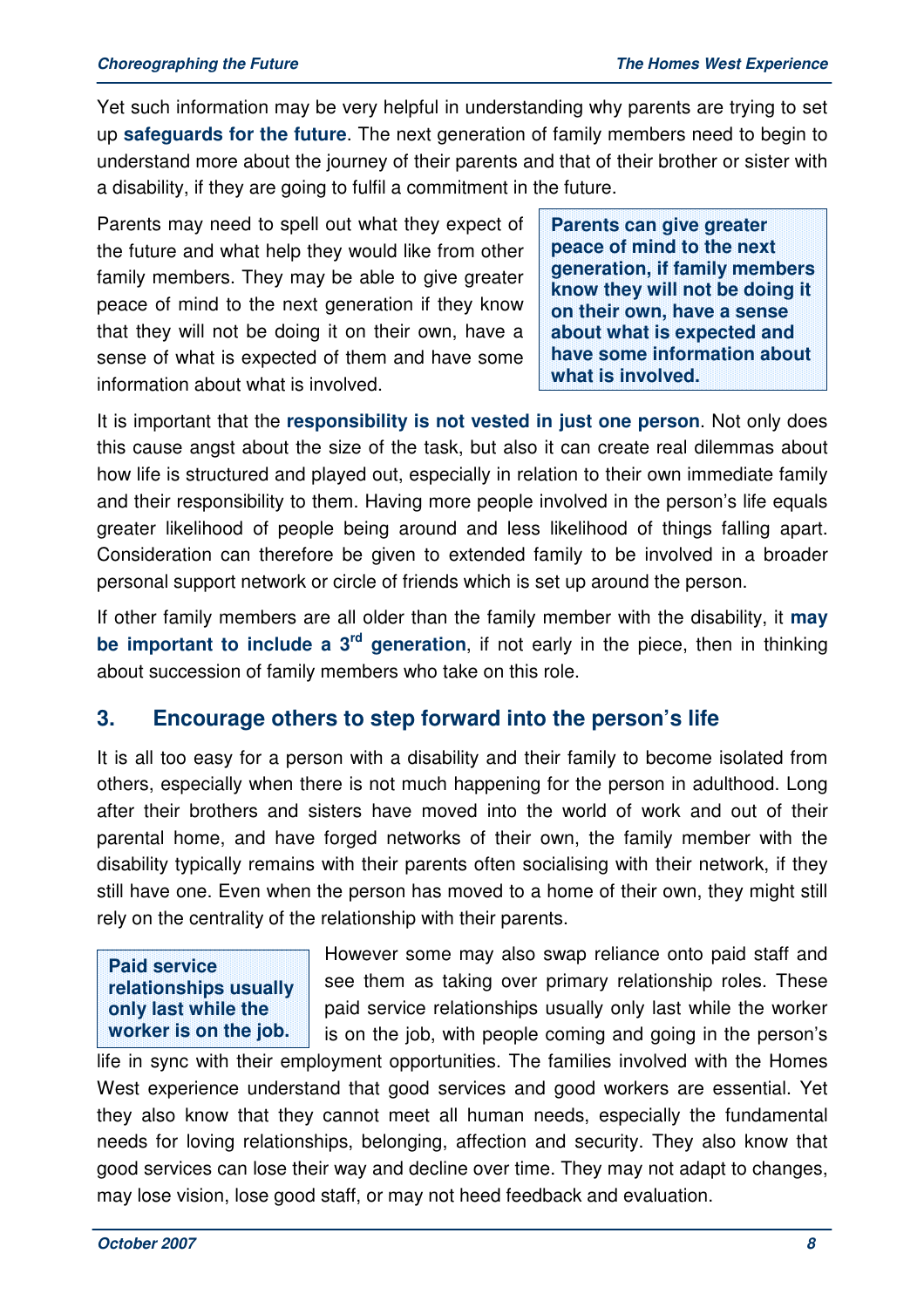Therefore they see the **creation of friendships outside the service and the family** as important. Just as with anyone else, friendships can allow belonging, companionship and solidarity to flourish, with people being there for one another. Friends can bring shared experiences in playing out parts of life, seeing things from others' points of view, supporting each other, providing assistance and feedback, and celebrating good times, as well as being there in times of crisis.

Genuine friends, in freely given relationships, can become trusted allies and develop an enduring commitment to the person. They can help to plan and implement the vision of a good life and can also step

**Trusted, enduring friends can help to plan and implement the vision of a good life.** 

into anchoring roles when needed, They can be there to support family members, as well as be the anchors for the person when, or if, family members are not there.

The families involved with the Homes West experience have come to realise that trusted, enduring friendships can play a very important part in the lives of their family member with a disability both now and into the future. Although parents may have found this to be one of the hardest aspects to acknowledge and take forward, many brothers and sisters have welcomed the move, giving them the security of having a broader support base to continue to do family business when parents are no longer there.

#### **The role of a personal support network or circle of friends**

**Several families have established a formal support network around the person to continue the business of the family into the future.**

Several of the families involved with the Homes West experience have made the decision to formalise the role of family and trusted, enduring friends by establishing a support network around the person to continue the work of family business. The network members have been formally invited in closer and usually are a diverse group

who have shown an interest in the person, or have a commitment to them or to the family. They are genuinely interested in the person and not paid to be there in their life.

Many network members are **close family or long term friends and neighbours**, while some are **ex workers** who have chosen to stay on in the person's life as a friend. Many of the networks have both sexes involved and some have particularly sought local people from the surrounding neighbourhood. Sometimes older friends of the parents' generation have also been asked, so they can be **mentors** to the next generation of family members. These people come together regularly to discuss life and how it will pan out in the future, as well as raise the profile of the person in their own life.

Parents have taken the decision to establish a formal support network because they see their son or daughter as a young adult with much of their life still ahead of them. They recognise that there is more to life than Mum and Dad and want to **safeguard the future** by considering how best they spend their time and energies to ensure that some things can be put in place now.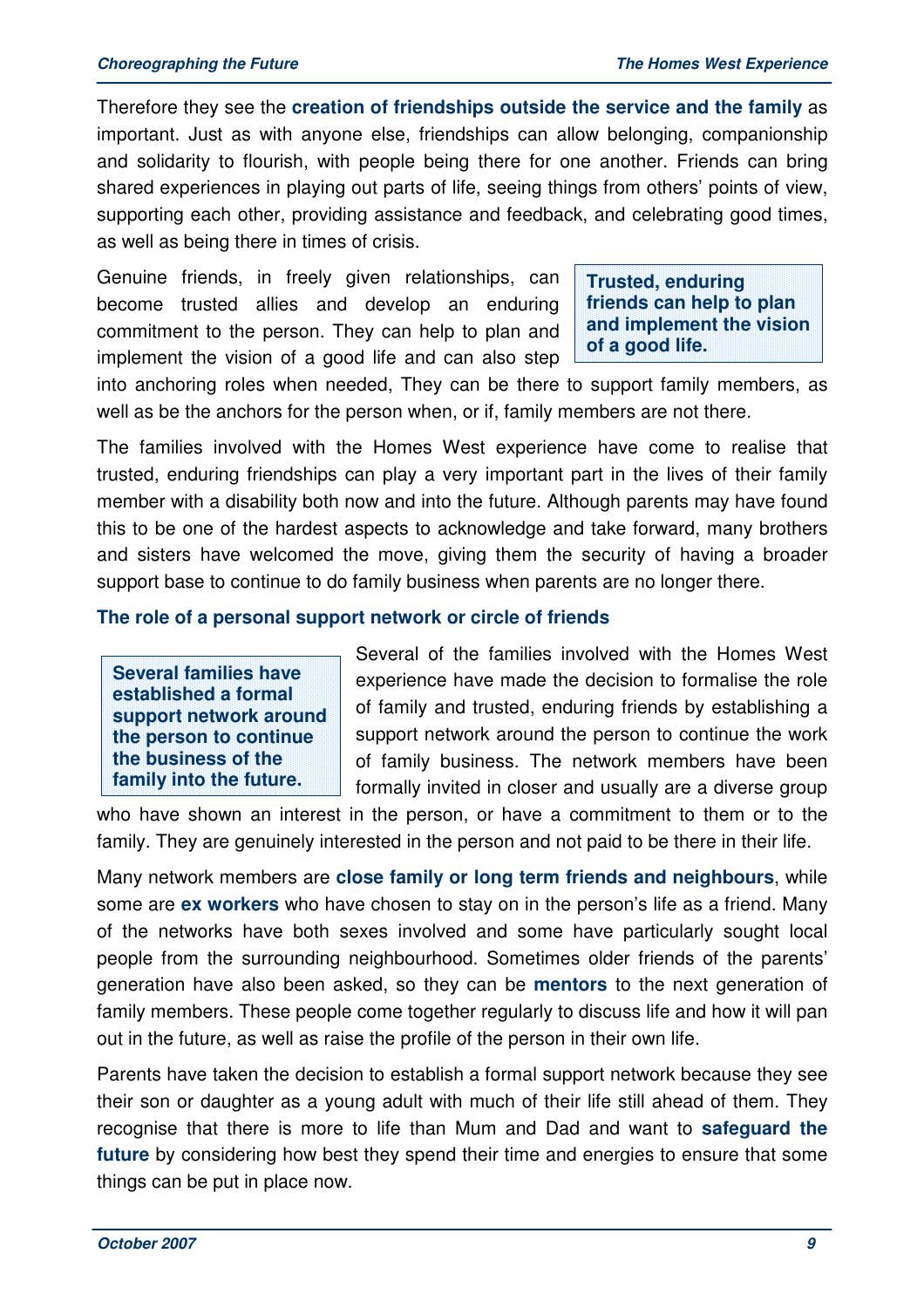These parents also know that to make things happen for their son or daughter requires deliberate intention and extra effort. They believe their son or daughter needs other people in their life, as well as family members to help them to do this; to be creative and think outside the square, to give new and different perspectives and to consider options and possibilities and how these can **Parents want others to help them to be creative, to think outside the square, to give new and different perspectives and to consider options and possibilities and how these can happen.**

happen. They believe that, by having people who care, more creativity will happen and the opportunities for having a good life will be better. The support network therefore acts as an **intentional community around the person.** 

Each person brings new ideas, personal gifts and talents, as well as their personal networks, **adding to the richness of thinking, creativity and action**. Family and friends can find that this is not a tedious task and that the journey alongside the person and their family can be exciting, creative, ordinary, frustrating and celebratory, especially when surprising and wonderful things happen. However the families involved with the Homes West experience also understand that there are no recipes about how things should work, nor do they see the support network as the panacea for all ills. Life is always a work in progress and can take many turns. Support networks are only as good as the people in them and their ability to sustain themselves and be there over time.

Some families have decided to begin establishing a support network by engaging a **facilitator to help with the process**. This role supports and strengthens the vision of the family and enables the thinking and action to move forward. The facilitator may assist with the difficult process of asking and bringing people together, or may help to clarify issues and focus, encourage ideas and thinking things though, clarify strategic action or keep records of the content and process.

#### **The focus is on the person and their centrality in all thinking and action.**

When the network meets the focus is on the person and their centrality in all thinking and action. Network members become clearer about their understanding of who the person is and get to know them well. Together they develop and hold a shared vision for the future and care about how life will pan out. As a group they

share the hope for something better than what is on offer, seek options and opportunities that drive the vision forward, build connections so the person does not become isolated, enrich life and organise the resources of the community to work in positive ways. They may bring ideas and create possibilities for a good life with relationships, experiences, and ordinary life expectations such as having a home of one's own, having work and other meaningful activity, having fun and having financial and personal security which are supported and safeguarded over time.

As people in any network will have life intervening, part of the role of the support network is to consider **succession of members and bringing in of new people** so that there are always committed people in the person's life now and into the future.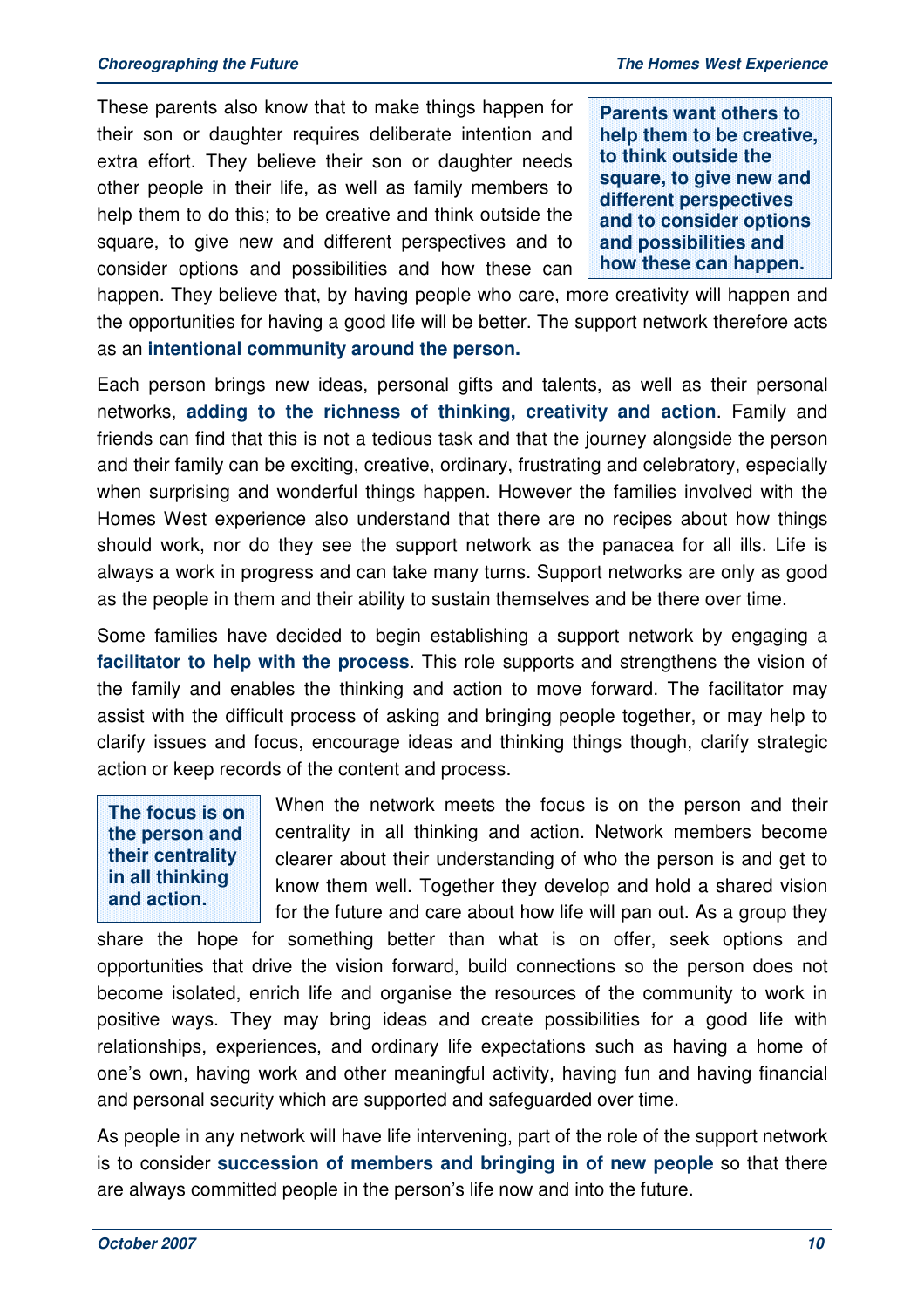Most network members consider the invitation and intimate involvement in the person's life to be **a privilege and understand the gravity of what they are doing**. They also understand that they are there to support the person and their family business, to keep information confidential, to be connected with one another and not to pose additional stresses on the family.

Some support networks have been able to look at the succession of some tasks to members while parents are still alive, either by accompanying parents in their advocacy role or by arranging some things by agreed delegation. These might be in relation to monitoring personal spending, accompanying the person and their

**Some tasks can be learnt or handed over while parents are still alive.** 

parent to a specialist appointment, organising celebrations or taking on other aspects that the parents have been responsible for in the past.

In order to understand their role more deeply, network members may require information or documentation provided by the family. This might include the following:

- The parents' vision of a good life and their wishes as to how this could be played out in the future
- **The tasks of family business and service business and the concept of** delegated authority to others
- The giving over of all family business to services and what doing so means
- Important family values, history, culture, stories, traditions and expectations
- Key dates, family rites of passage, birthdays and addresses, celebrations
- The importance of planning and review
- **Trustee and Statutory Health Attorney roles**
- Advocacy roles and why they could be needed.

**Other people will never replace the parents, and nor should they.** 

Other people, including the next generation of family members, will never replace the parents, and nor should they. They will do things differently, but they can have the knowledge and confidence to **continue to do what needs to be done**. They

can remain the heart, head, eyes and ears to move the vision of a good life forward into older age, and ensure that the safety and well being of the person remain paramount.

#### **4. Enable others to understand the person's story**

Most parents are the keepers of the personal story of their son or daughter with a disability, especially when the person has difficulty in telling the story themselves. As Homes West acknowledges, parents have known the person the longest and know most about their life and tend to see how everything has summed up in its entirety. Although others have travelled alongside, they may have only looked through keyholes into the person's life, or may have only been there for a while and seen a small portion.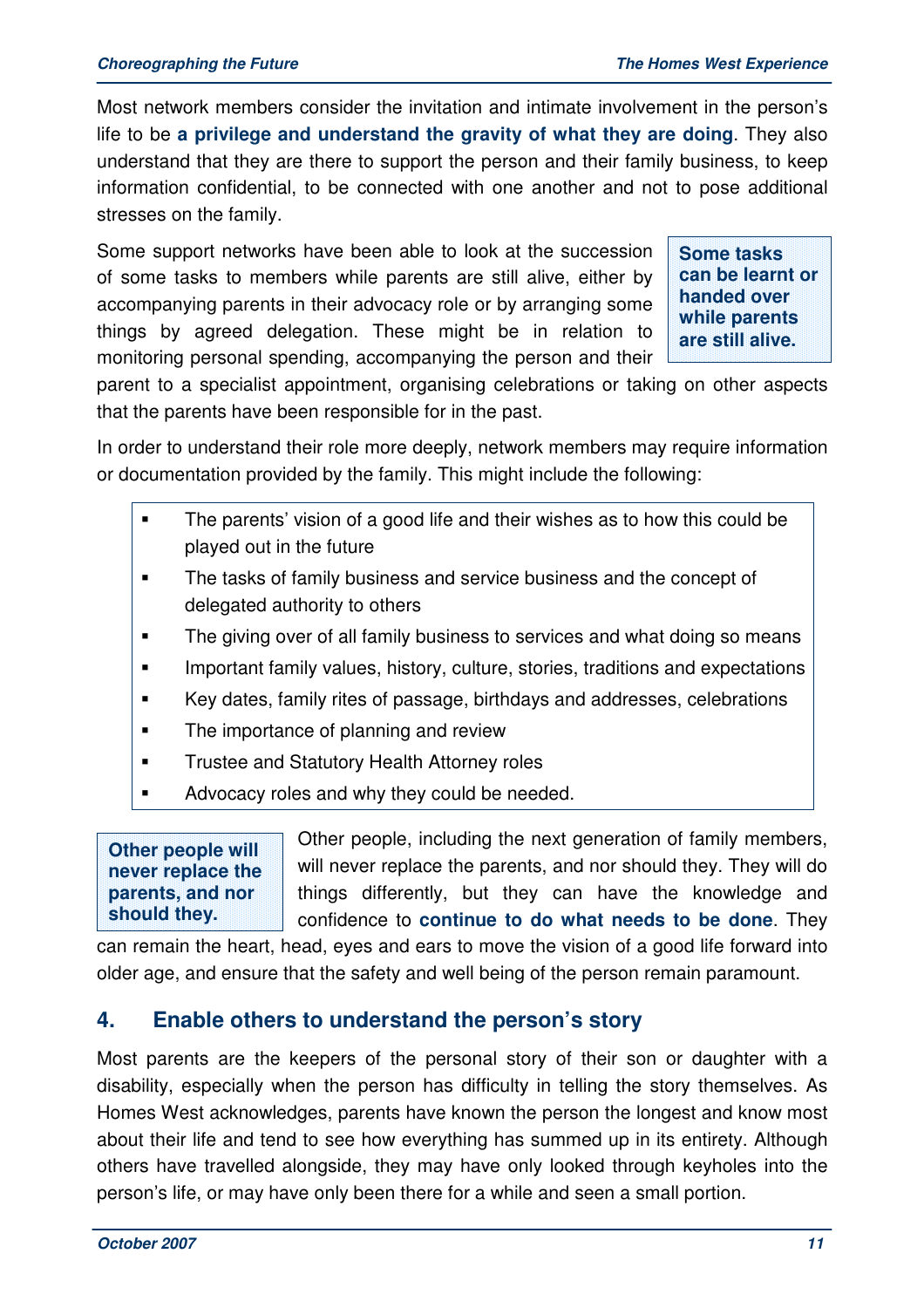It is therefore **important that the story of the person's life is shared**, otherwise vital information can be lost forever. However, on the other hand, other family members and friends may see very different aspects of the person and their life than their parents do.

**The person's story needs to highlight the essence of who the person is.** 

Any person is likely to act differently when their parents are not there or when they are in different surrounds. The **writing of the person's story** needs to highlight the essence of who the person is. It might include:

- **What life has been like, giving the background of childhood, schooling,** growing up and adult life
- **The person's contributions to family, neighbourhood and community life, their** passions, gifts and talents, places they like to go, things they like and don't like, times when they are happiest
- **How the person's ideas, feelings and spirituality are communicated and how** they make choices and decisions
- **The person's struggles and vulnerabilities that need to be monitored and how** to know when things aren't going well
- Family beliefs, values, customs and traditions that are seen to be important to preserve
- How the person likes to be treated, a general summary of their support needs and things and that are most important to their well being.

Such information can be **of use to new people coming into the person's life** in both paid and unpaid roles and also means that the information is not lost. Deciding what goes into the person's story may initially be a parent's role or it may be one that is shared with the support network. It can be reviewed down the track with this broader group of people adding their contributions, as the person and their life become more deeply known. Sometimes a photographic history is also included.

### **5. Share practical living knowledge of the person**

If the next generation of family and friends is going to take over the role of family business in life of the person with a disability, then **they will need to understand what it takes** to support the person in ordinary life. As well as sharing information, practical

living knowledge of the person can be gained by spending time with them, not just in a social context, but also in their daily life, giving understanding of the person's needs and the support that is required in order for them to have a good life. This may happen by spending time at the person's home or by staying overnight, or by inviting the person to stay or to go away together. In this way others gain a deeper knowledge of the

**Others need to understand the person's needs and the support that is required in order for them to have a good life.** 

person and their support needs, as well as understanding life from their perspective.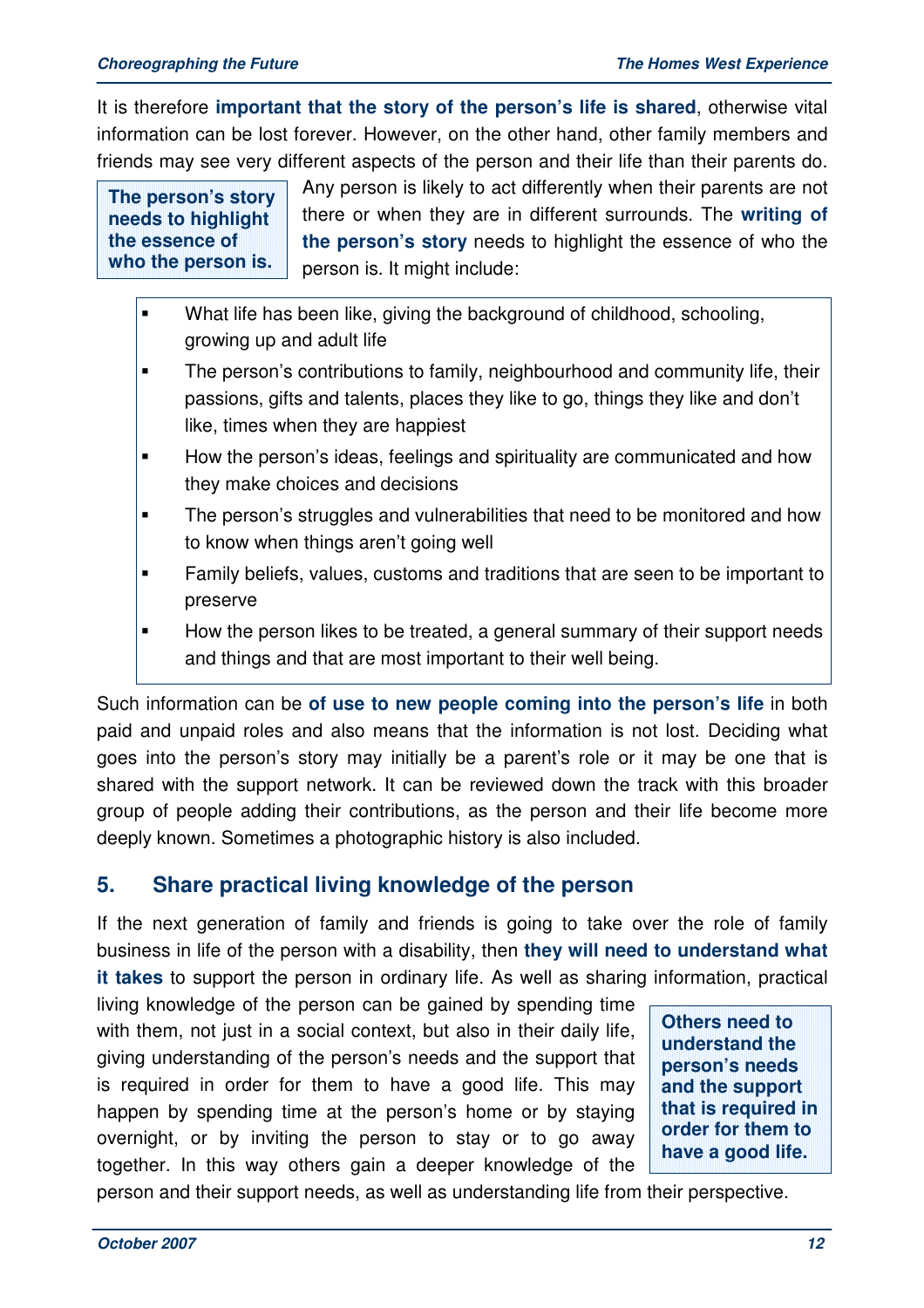This direct involvement with the person enables better documenting of the person's needs, strategies that assist them and what needs to be in place to keep them safe.

**Some parents have chosen to encourage the succession of responsibility for different tasks while they are still around.** In this way they can still be there as a role model or to support the next generation as they take on some responsibilities. For example, in relation to the person's health, specific members of the network might begin to understand what it takes to support the person by accompanying a parent to visit the general practitioner, dentist or specialist in preparation for the Statutory Health Attorney role when parents are no longer around. These people would also need to know the health history of the person, who the key health practitioners are, how to contact them when needed and what support the person is likely to need to put across their ailments.

In order to safeguard the person's well being, some members of a support network might be sought locally so that they are able to **monitor how the person is faring** or to be around if an emergency happens. This is particularly important in the future if the key decision makers in the person's life are family or friends

**Some members of a support network might be sought locally.** 

who do not live within driving distance. They can remain in contact with the local person who can give a first hand description of what is happening in the person's life.

#### **6. Work out planned strategies to move the vision forward**

**By harnessing the passion and getting clearer, goals can be set and reviewed yearly.**

In order to move the vision of life forward for and with the person, people who share the dreams can be asked to help with planning for the future. By harnessing their passion and getting clearer about what needs to happen, goals can be set, worked on and realised. Ideally yearly planning is done about the broader aspects of the person's life and what needs to be in place for the future

Plans are also reviewed to see if goals have been achieved.

This planning process is different from setting goals for the provision of paid services, as the **focus here is on family business** rather on what the service can provide, although the plan can have bearing on what roles services will play or how best to use the resources. Any facilitation of the plan is therefore outside the service framework, although it may involve a key service worker invited to input as a participant.

This forward planning **relies on establishing a high degree of trust** in the insights of the members of the support network and their belief in the possibilities for the person with a disability. It also relies on trust that these people will be able to honour the wishes of parents and be prepared to carry out the vision of a good life into the future alongside the person. Even though goals are set, people involved with the Homes West experience are realistic enough to understand that the future is not set in stone. The process acknowledges that this is a journey and, as with any journey, it can move in various directions depending on what life serves up.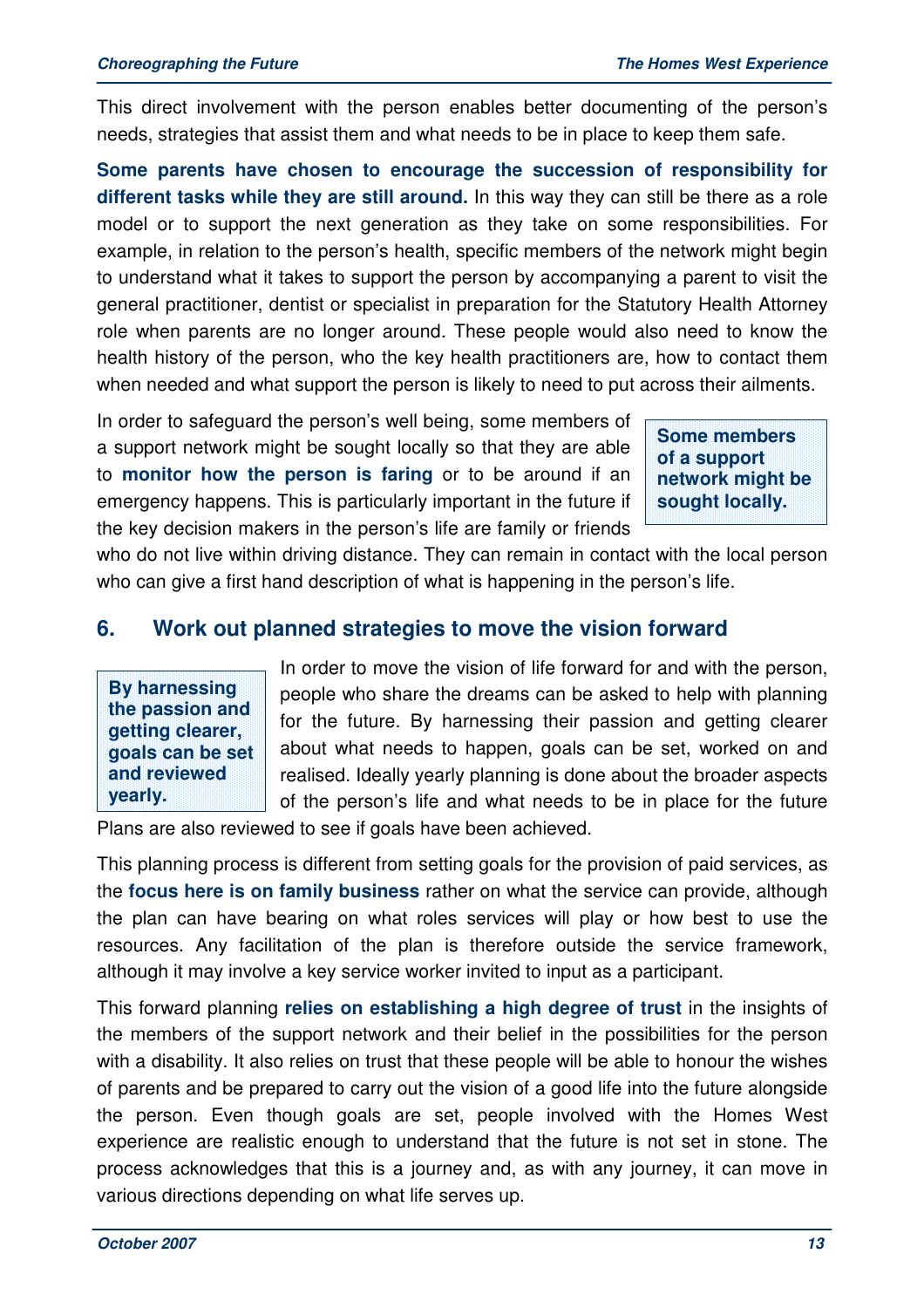Typical areas of focus in planning could include the following considerations:

- **Having a good home life**
- **Having good support**
- Being valued and included in community life
- **Developing mechanisms for decision making for the future**
- **•** Creating financial security for the future
- **Monitoring personal safety and security**
- **Planning what needs to be written down and discussing with interested** parties
- Overseeing the diary of day to day events
- **Scheduling the yearly calendar with important events, birthdays,** anniversaries, holidays etc.

The plan will usually consider **safety nets** that give direction to both the paid and unpaid people in the person's life, for example what to do in emergencies, what to do if paid staff are not available etc. It may also consider the best way that funding can be used to support the person to have a good life. The plan may also set direction about the need to take on advocacy roles that work in the best interests of the person, to promote, protect and defend their personhood and lifestyle when they are required.

> **Therefore as part of the planning process, the succession of members of the support network needs to be considered regularly so that the group will remain strong for the person into the future.**

#### **7. Establish a home of one's own**

The families involved with the Homes West experience have been working on the goal of sons' and daughters' establishing a home of their own for a long time. Most have now achieved this and did so, not when a complete funding package became available, but **when the person was ready**. Many began the process with insufficient funds and cobbled together a life for their son or daughter with a mixture of paid and unpaid

support. They found that establishing a home was a process, not an event and nor was it simple. Not only did it involve finding and moving out to a suitable place to live, but also it required establishing ongoing support and developing and maintaining an ordinary lifestyle.

**Establishing a home is a process, not an event** 

Moving out was found to be a trial and error process. It took time to consider what type of home would be suitable, where it would be located relative to inclusion in community and relationships, and whether it would be public or private housing, owned or rented.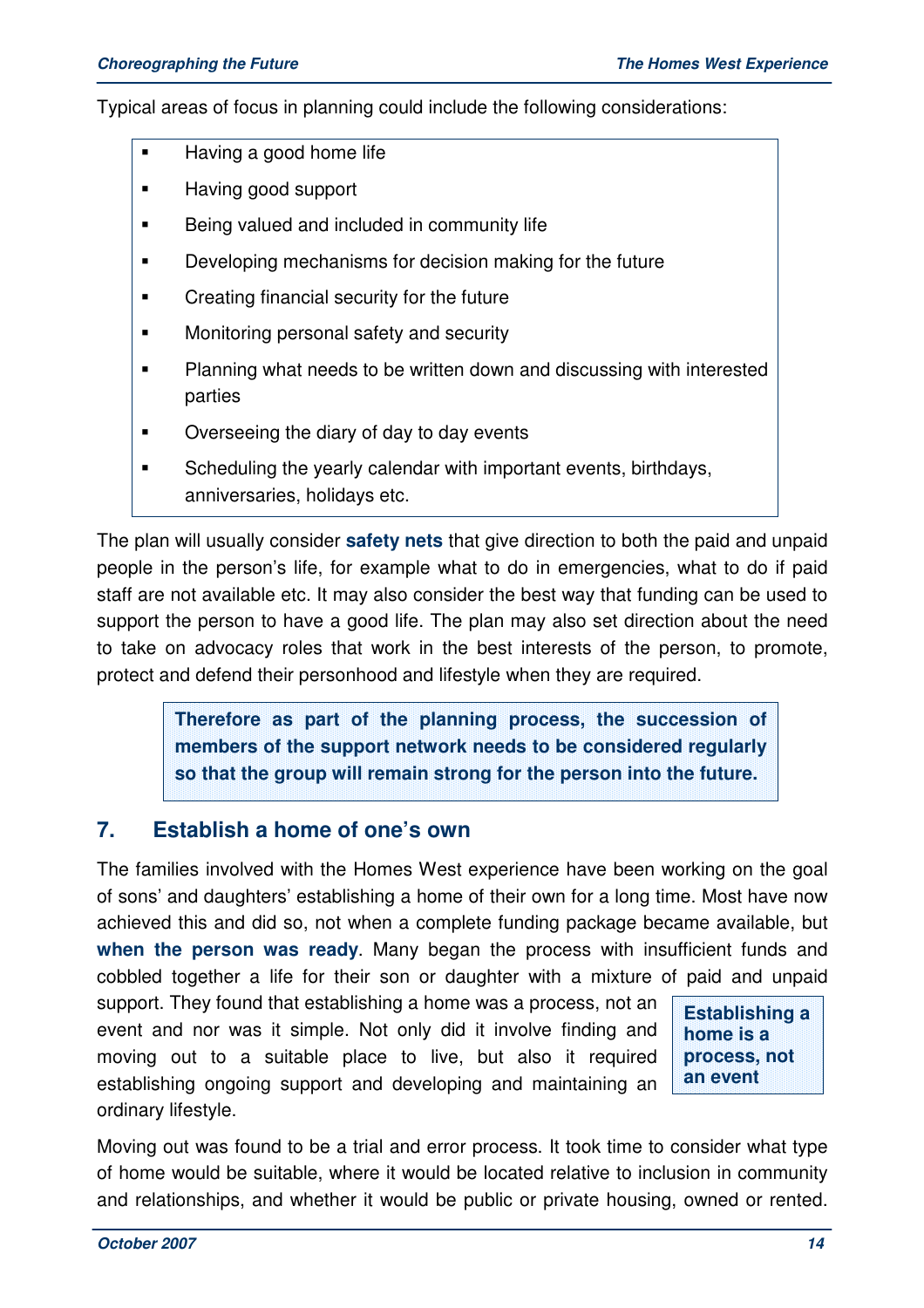Families spent time considering what a good home would be like and where the person could develop anchors, such as:<sup>1</sup>

- **Having a place where they truly feel at home and safe**
- Doing some important and routine things each week
- **Establishing some personal connections locally who knew the person and** would watch out for them
- Having family members and trusted, enduring friends who remained connected and continued to work on the vision of a positive future
- **Having social friends who did things with them spontaneously**
- **Having workers who were trustworthy and respectful and who enjoyed** working with and for them.

**It also meant having a say over who else lives there and who comes to work there.**

Establishing a home of one's own also meant having **a sense of personalisation and ownership** of the place, where one's personality and preferences can be expressed, where hospitality is given and where private life was not made public. It also meant having a say over who else lives there and who comes to work there, as well as having security of tenure.

There was always the opportunity for the person to change address or move back to their parental home if they felt unsettled or unhappy with the arrangements, just as it was with other members of the family.

### **8. Have good service provision working in right relationship**

Part of the early vision of the Homes West service was to support the person in their family home, but with the intent that they would continue their support when the person moved out to live in a home of their own. Families and service together considered what daily life would look like, how support would be negotiated and how the person would best be supported. The Homes West service was built around these ideals.

Much time was spent in clarifying **what families wanted and what they didn't want** from the service.

Families wanted to establish a good service where workers understood the vision for their son or daughter and helped to put it into practice in the paid aspects of the person's life. They wanted to develop clarity about what support was needed as opposed to what the service determined it would provide, and for workers to

**They wanted to develop clarity about what support was needed, as opposed to what the service determined it would provide.**

understand and to value the roles of family business and service business, and how authority is delegated to them for particular tasks in the person's life.

 <sup>1</sup> Family, Community and Service Together: The Homes West Experience, Workshop Handout 1, 2005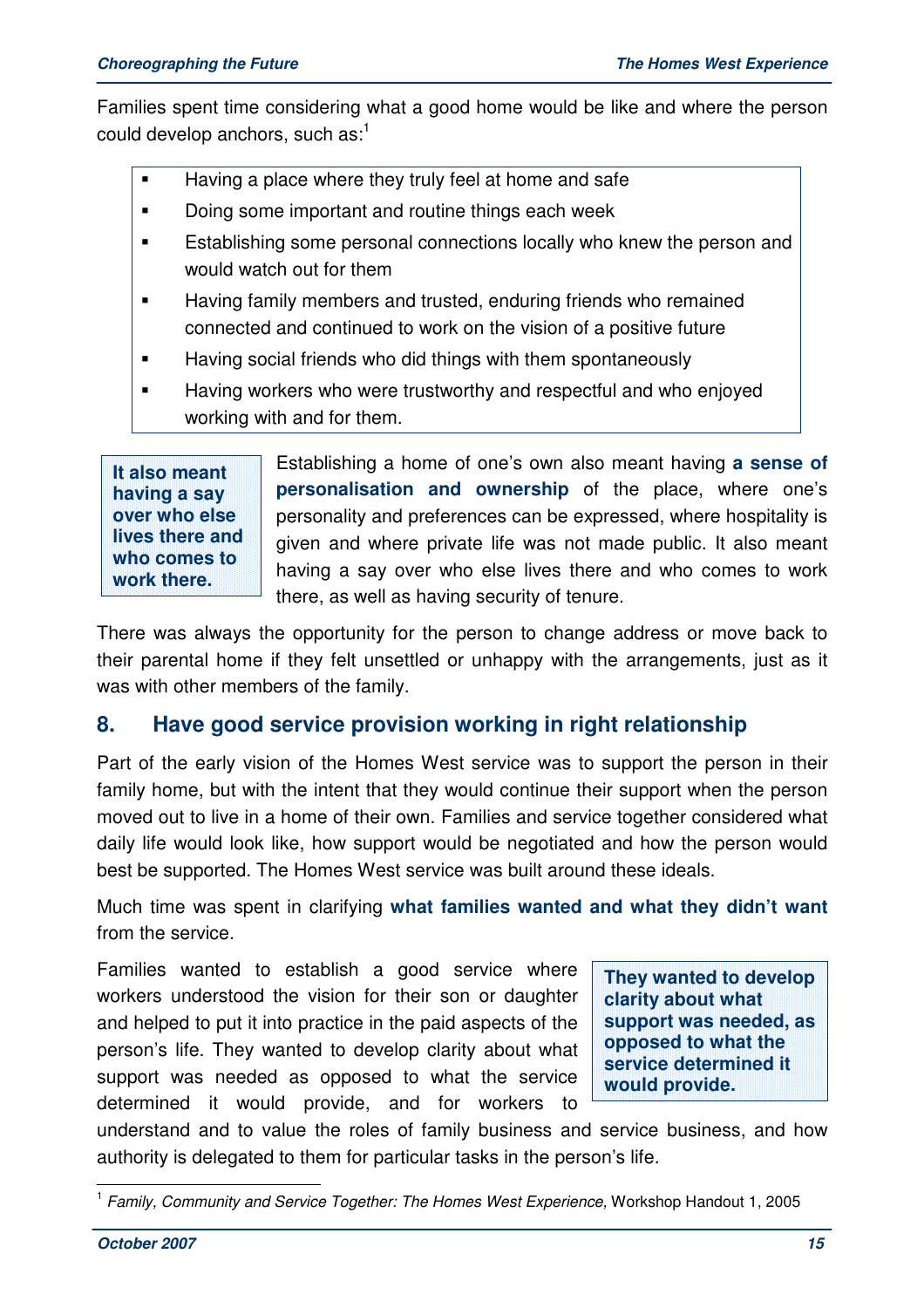Families have negotiated personalised service agreements with Homes West outlining the ongoing responsibility of each of the parties and clearly stating what is expected,

what support is to be given and how the person is to be seen and treated. Workers have learnt about how personal routines are to happen, the importance of positive imagery of the person, the valuing of private life, how meals and shopping are to be arranged, the expectations of working to a personal budget, the carrying on and

**Families negotiated personalised service agreements** 

honouring of family traditions, customs and beliefs, organising daily life around the people, places and times, and a strategies for emergencies. Much of this **information is documented** for workers and remains at the person's home. Family members meet regularly with staff and develop a **monthly calendar**.

Ongoing appraisal and supervision of workers is seen to be important, as is a formal **external review** of the service, not just in terms of government funding standards, but also in scrutiny by esteemed disability leadership.

#### **Governance of the vision and values of the service**

**Boundaries are set which determine what is negotiable, when to compromise, what is possible and what can't be done.**

The families supported by Homes West appoint a small board to govern and direct the service business to ensure that the service does the best for the people it serves. This group is informed by the wider group of families who each have a place at the table in setting the vision and values for the policy direction for the organisation. This wider group

meets several times a year. In this way, boundaries are set which determine what is negotiable, when to compromise, what is possible and what can't be done by the service.<sup>2</sup>

The families also **nurture the spirit and culture** of Homes West, in particular, a willingness to work for the common good of the families. In this way the broader group can keep an eye on both the present and the future and pose new ventures which will extend the thinking of the families involved. A **stewardship group** has been formed to continue to face ongoing challenges and to consider ways that will take new ideas forward. A key role is to reach out to the broader community to reflect on and review how things are going and to renew the organisation by finding future supporters and new leadership.

Planned succession therefore is part of the agenda, not only in terms recruiting for the governance board, but also in terms of the next generation of people who will take over the role of family business in the life of each person with a disability who is supported by the service. To this end, Homes West has policy which reflects this ongoing expectation for each family.

**Planned succession is on the agenda for service governance and for the next generation of family business.**

 2 Family, Community and Service Together: The Homes West Experience, Workshop Handout 4, 2005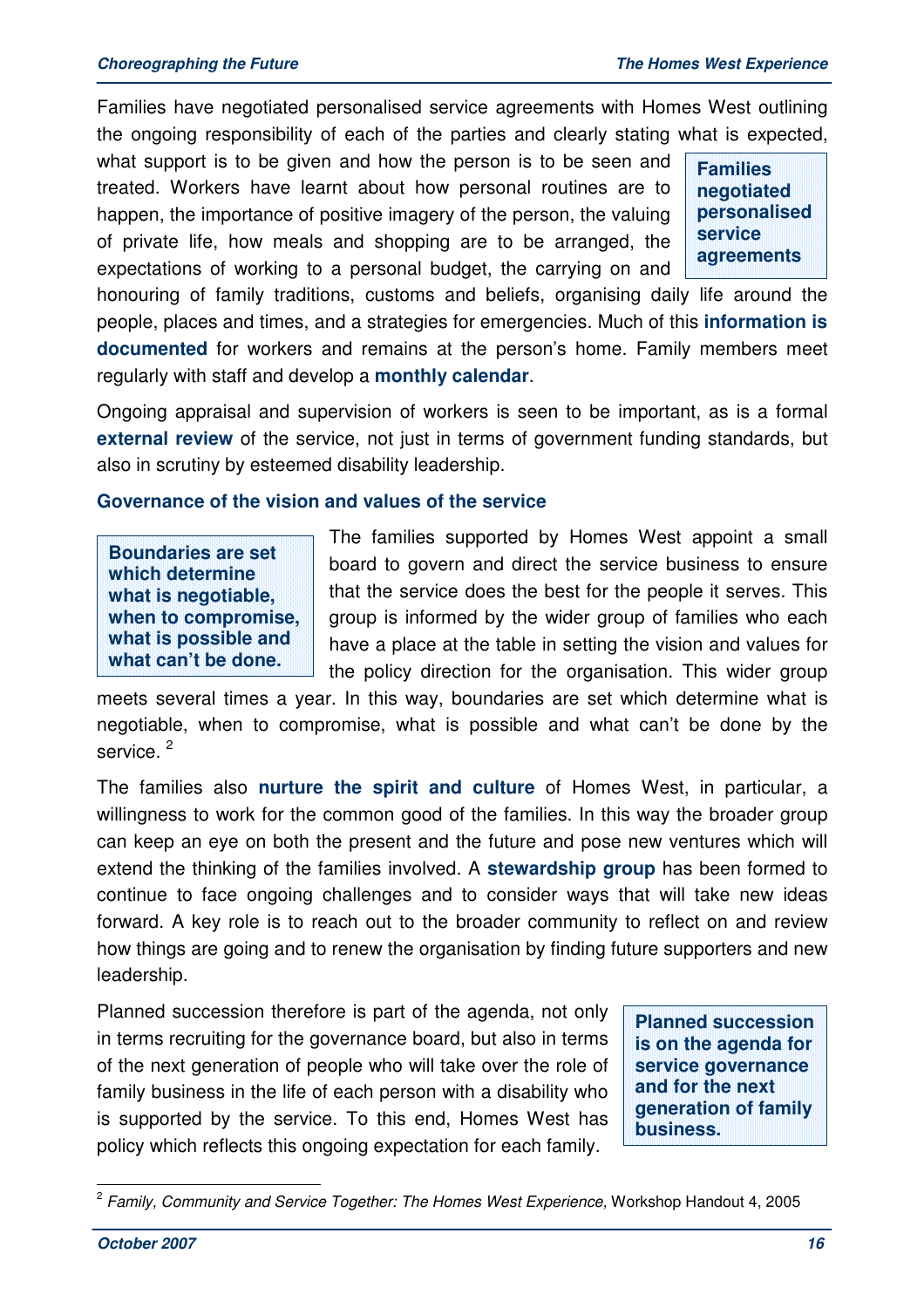#### **9. Seek broader social connections in daily life**

**Families know that when people are known and have positive relationships, they are more likely to be safer.** 

Part of having a good life as a valued member of the community includes having a range of broader social connections and acquaintances made in every day life. The people involved with Homes West put effort into considering this when they established the support service in Sherwood and sought housing in the district. Parents also have chosen to live in the surrounding suburbs. This area has **good public transport and small community hubs** in the local suburbs near to where people live. These western suburbs possess community infrastructure yet remain small and personable.

Each person with a disability goes about their daily life using neighbourhood services such as the local supermarket and smaller businesses such as butcher, fruiterer, hairdresser, suburban bank, club or coffee shop.

**The person establishes a regular routine and develops known local connections.** 

They go on a regular basis, and have become known as valued customers.

Places of interest have been sought locally where the person can participate and **contribute their hospitality and talents** such as in the local church community or the local club. In these places, people have become well known and included in the occasions and celebrations. Some families have put time and effort into developing work options or, if not, meaningful alternatives that engage the person in community life. These can also bring new networks and further possibilities for developing social contacts with the person.

**Social connections and acquaintances have proved to be great safeguards.** 

These social connections and acquaintances have proved to be great safeguards for the person. They are public eyes and ears picking up on how the person is seen and treated. On occasion, families have had casual conversations that have

highlighted concerns about a worker, or they have heard about places where the vulnerability of the person has been increased by the inappropriate behaviour of others.

Sometimes closer connections with the person are made intentionally, where people are invited to the person's home to come to have afternoon tea or dinner, or to participate in

a particular social event. Some families have developed address contact lists so that people can be called intermittently or on a regular basis. They have also ensured that their son or daughter has these people on their Christmas

**Sometimes closer connections are made intentionally.** 

card list. These connections may take a fair degree of maintenance until they develop a life of their own, but occasionally, some of these are the very people who can be invited closer to the person to **renew or strengthen the support network.**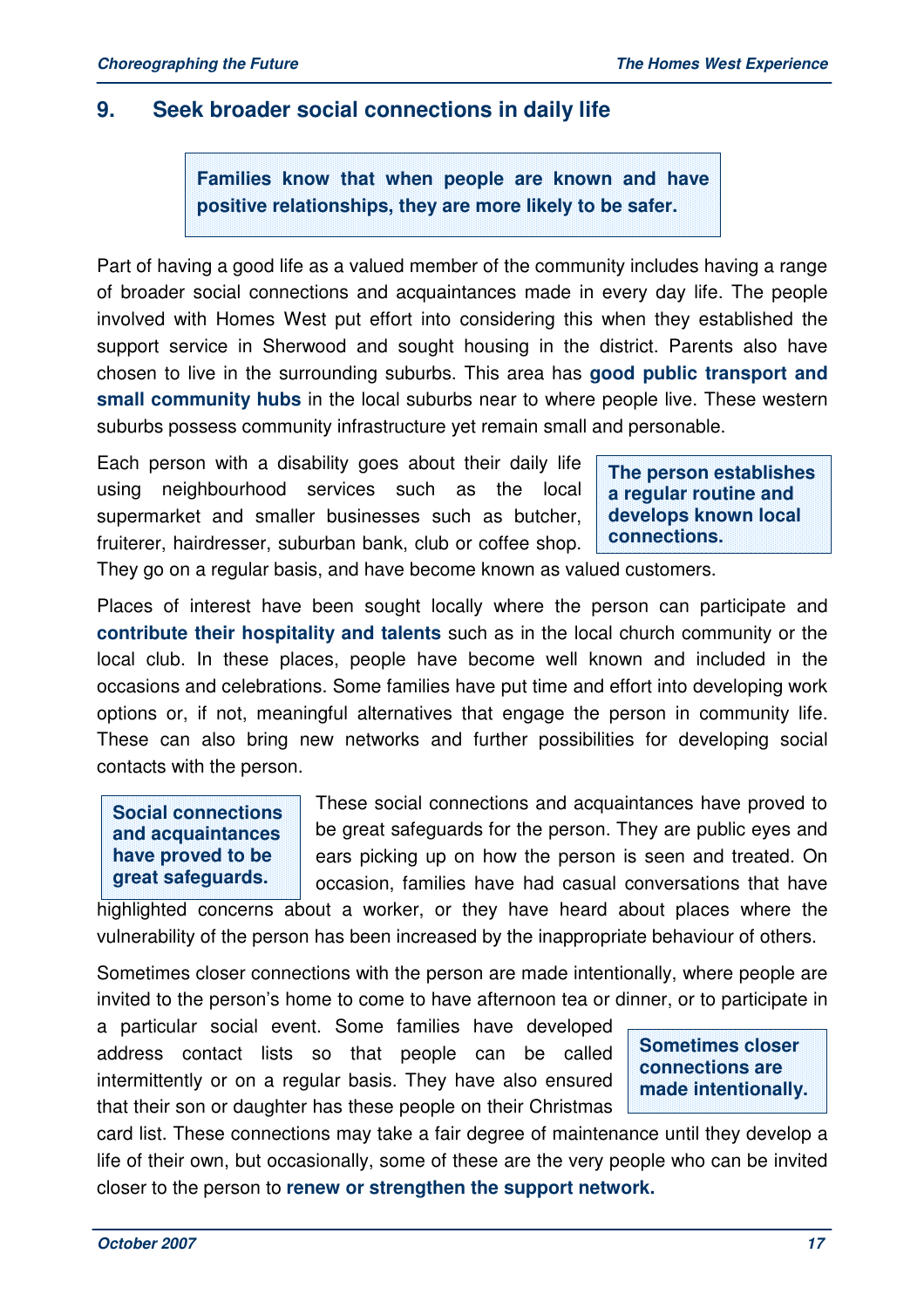Finding social connections and places where gifts, talents and passions are able to be expressed can be quite difficult for families. **Often these are yet to be discovered.** In many instances it may be hard to know what or whom the person will like until situations are tried out. Also, having a parent tagging along to places where younger adults hang out does not necessarily engage with the person's generation or attract others to converse. Parents may need to be challenged gently by other family members or people they trust, so that the person has opportunities for an ordinary life as an adult, with interests and connections of their own.

**Sometimes new social connections are better developed by support network members through their personal and social networks and by workers who have that explicit role and have the ability to connect and draw others in.** 

By trying out new places and opportunities, finding ways that the person can participate and contribute, and inviting people closer, some new connections have been made, but families find this one of the more challenging tasks to sustain alone.

#### **10. Know what happens in daily life**

One of the major reasons families involved with the Homes West experience have put so much energy into developing relationships is because of necessity to **address the vulnerability** of their son or daughter in the future. Parents have been the main monitors of safety and security of the person and want to ensure this function is not lost once they

**Parents have been the main monitors in the person's life and this function needs to be maintained after they are gone.**

have gone. By having a range of social contacts across community, as well as having family and trusted, enduring friends in more intimate roles in the person's life, people can make sure they are about in the person's life and being vigilant.

Contact in daily life allows for **monitoring of the quality of the person's life** and how

**Some family or friends need the ability to drop in whilst others who live at a distance still need to keep connection.** 

they are treated, and gives a sense about their general well being. This most important safeguard assures the person's health and welfare, and picks up and deals with any negative or harmful practices early. This means that some family or friends need the ability to drop in regularly, whilst others who live at a distance need to keep connection by having direct contact with others and invite the person to stay or to come for holidays.

The other key function of people dropping in is to have connection with workers who support the person. Decisions will need to be made about **how paid resources are best used for support, as well as influencing and monitoring who is employed by the service.** People still need to be involved in helping the service to interpret the wants and needs of the person and to ensure that their life is panning out in positive ways.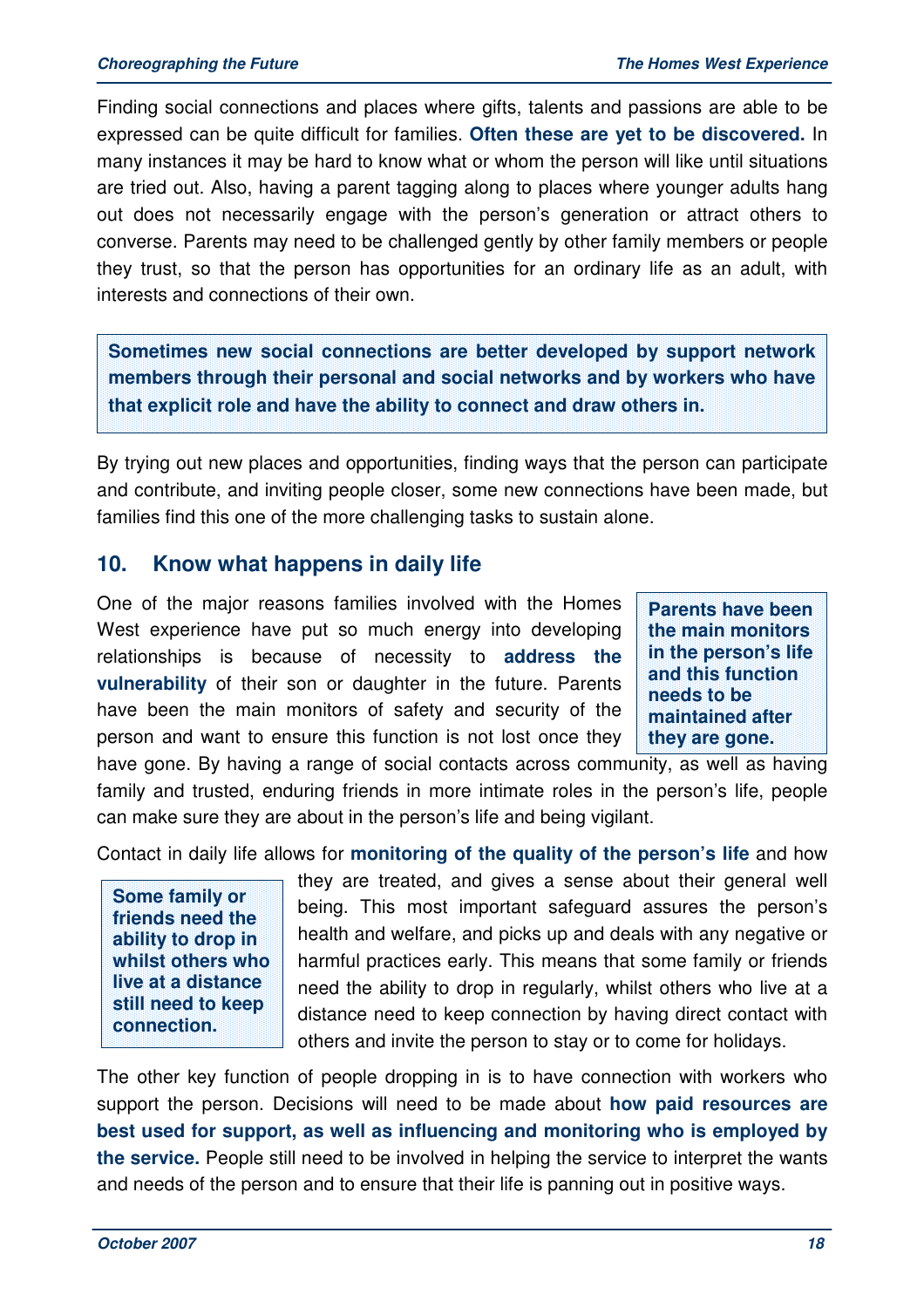#### **11. Secure decision making and finances in a will and trust.**

### **People need supported decision making.**

As all the people with a disability who are supported by Homes West have some limited decision making capacity, they have needed the support of their parents in their own decision making or have relied on their parents' natural authority to make major

decisions on their behalf and in their best interest. Decisions have ranged from health, financial and legal judgments to every lifestyle decisions.

The exception has been for some people who, as youngsters, were swept up into old models of institutional care where the requirement was to hand over major decision making to the state. Despite people exiting these systems years ago and developing new lifestyles, the fight-back on this front still continues for some of these families. What they have found is that the formal systems are quite conservative in their use and management of assets and they involve tedious, regular reporting. Understandably, **families tend to want to avoid these bureaucratic arrangements**.

Part of the future vision of parents is to ensure that their son or daughter is surrounded by family and friends who have gained credence by their caring involvement, trustworthiness and knowledge of the person. Some of these people will be given **Some people will be given ongoing formal roles in decision making.** 

formal roles in ongoing decision making in the person's life in positions such as trustees, whilst others will do this informally with the person and/or in support of the trustees.

In relation to **finances**, preparation for this has happened on a number of different fronts. Parents have considered ways that **use of money in daily life is safeguarded**. Some strategies have included:

- **using a local bank where the person becomes known by staff**
- going to the bank regularly and establishing a routine
- **having a photo identity card or passport**
- **having automatic payments for rent, health insurance, telephone etc**
- having a ceiling in the usable bank account
- **having an investment account for savings, home maintenance, special** occasions or holidays
- **having joint signatories to an account**
- **having a home-based kitty**
- **Fig. 2** requiring receipts for purchases by workers.

Some families have worked out arrangements whereby the parents have set up an **enduring power of attorney**, so that if they lose capacity whilst still alive, another family member has the continued authority to be a co-signatory on their son's or daughter's bank accounts or other legal documents on the parent's behalf.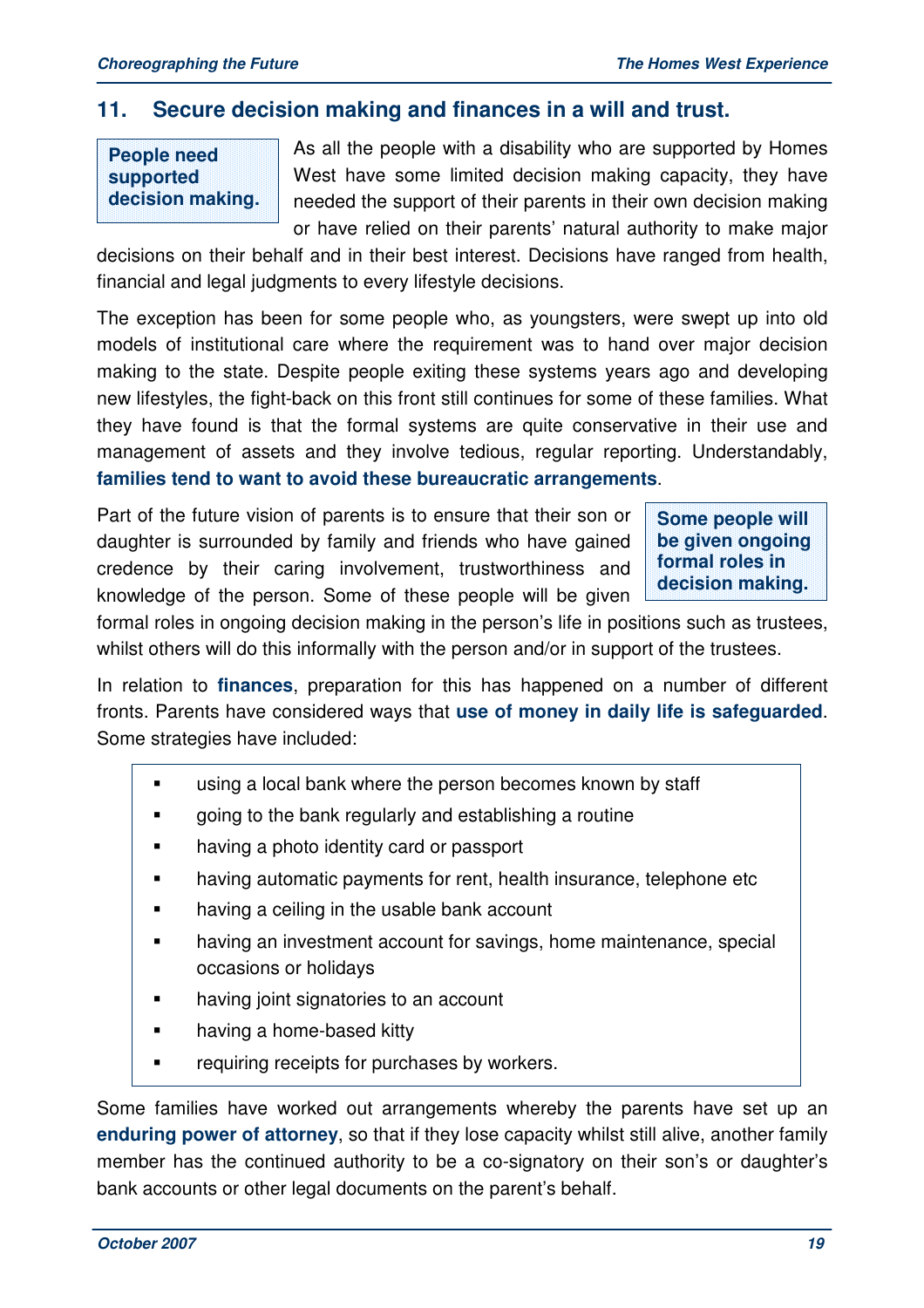Many families have consulted a solicitor who has helped them to write a testamentary trust into their will. This directs the establishment of an ongoing discretionary trust upon the death of the parents with trustees appointed by the parents to use

**Some parents have established the setting up of a discretionary trust.** 

the funds at their discretion, but in line with the vision for the person and wishes of the parents. The **executor of the will is told** about what is likely to happen and some families have begun to set aside specific records of assets, real estate, insurances, shares, savings etc, that will be of use in finding and interpreting important documents.

Some parents have also considered what the financial needs of all their children are likely to be following their deaths and have discussed legacy arrangements with family members so that they understand what is happening. These considerations have included whether or not certain parts of the estate would be left to their son or daughter with a disability, for example the family home or certain income producing shares, or how a larger proportion of the estate might be left to the son or daughter with the disability than to the other children.

**Some parents choose to leave unequal legacies in recognition of the additional needs of their son or daughter with a disability.**

This difficult decision is often taken, as a certain capital may be needed to generate additional income for the person, given the increased need for paid support when the parents are no longer around and for extras that the person cannot afford from their pension. Parents may take into account the person's lifestyle, support arrangements, security of tenure and financial security, as well as the person having assets of their own. Parents have

been known to offset this by writing **how they want the trust to be dispersed** when the son or daughter with the disability dies, often choosing to leave the residual money to their other children or their grandchildren.

When considering **trustees,** families have often begun with a brother or sister of the person, but on further consideration have realised that this is a fragile arrangement. Their availability could change, given global mobility, new partnerships, their own family

needs, or health or disabling concerns of their own, meaning they were not contactable easily or unavailable. Therefore, safety in numbers has been the preferred outcome for some, as they have thought about combining a range of skills, as well as availability. This has meant that trusted, enduring friends have

**More than one trustee will give better availability and better decision making.** 

sometimes agreed to become trustees alongside family members. By having more than one trustee and seeking a range of competencies, for example, good understanding of the person's situation and needs, practical money management etc, decision making can be shared and better decisions made on the person's behalf, Parents with trust arrangements in their wills usually **discuss their intent and vision** with future trustees. Although it is preferable for trustees to outlive the person, they will need to mentor potential members from the next generation to move in, in case they retire from the role.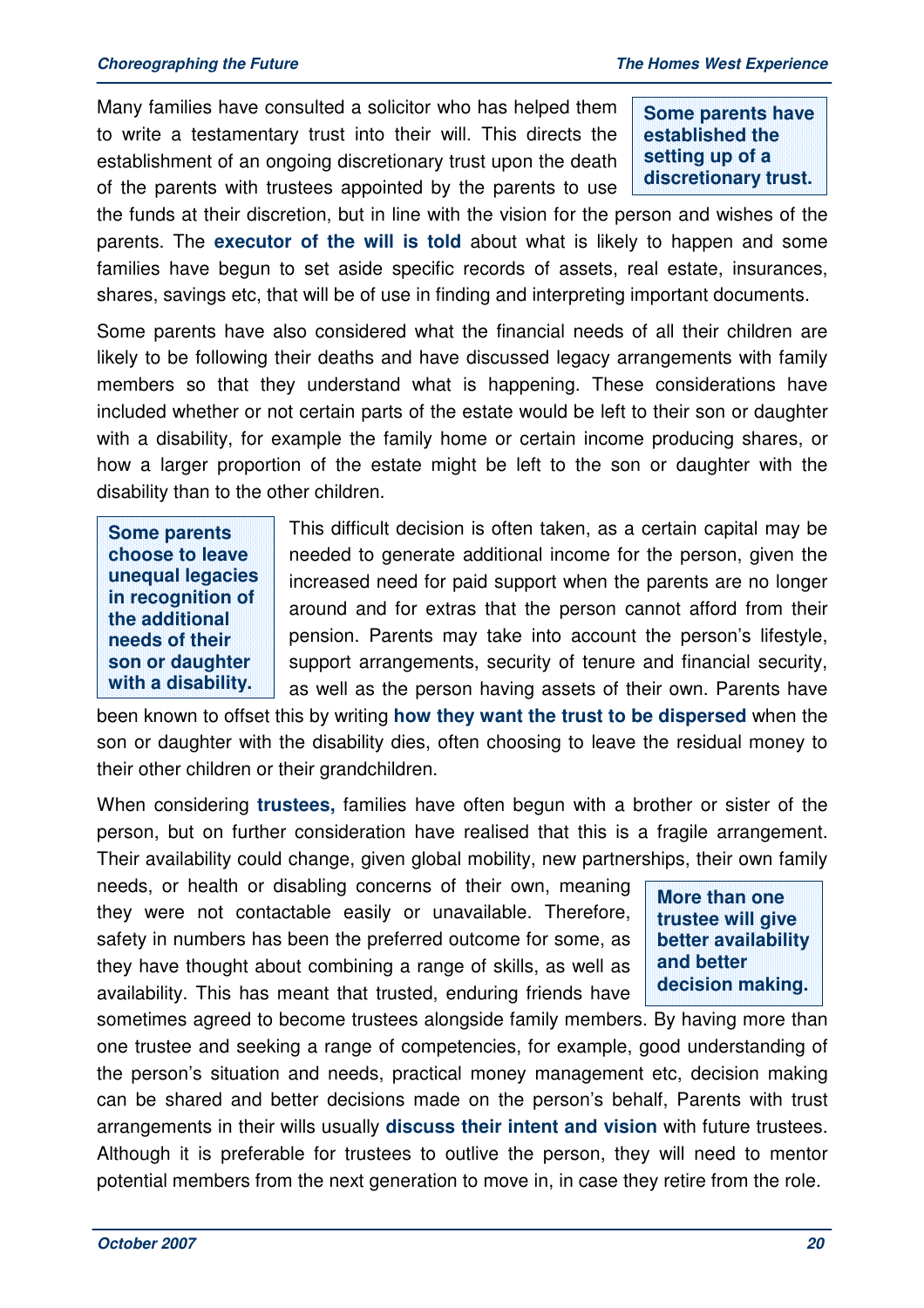Some parents have made connection with a **financial advisor** who has been given an understanding of the situation and has helped them to consider how money can be invested for the legacy. The trustees may also be introduced to the solicitor and financial

advisor, as they are likely to continue to need their services in the future when making decisions about the person's finances. Some parents have established a will and trust a long time ago and have found that it needs to be reviewed, as information grows and

**The will and trust need regular review.** 

situations change. Reviewing the arrangement every few years is advisable.

It is a hope that supported **financial decision making,** with the connection between the trustees and other members of the support network, will then happen on two levels:

- **Trust decisions which will be about investment and how money is used to** support lifestyle decisions or limit expenses, such as approving holidays and extras or setting spending ceilings
- Decisions about daily life involvements such as personal banking, use of credit cards, managing weekly budgets, being signatories, and monitoring.

Depending on capacity, **decision making for health issues** may require supporting the person to have information and guidance in their own decision making, or may require someone one else to make the decisions on the person's behalf. A brother or sister, or trusted friend would have this role naturally under current law, either by being the person's primary carer, but not a paid carer, or by being a close adult friend or relative. This role is referred to as the **Statutory Health Attorney**. This person can consent to most health care issues, including medical and dental treatment and withdrawing or withholding of life sustaining measures. Some parents have considered and put in place ways that will support the person in this Statutory Health Attorney role by:

- **naming who that person is likely to be and informing health and allied** services
- using local general practitioner and dental services
- **having a contact list**
- taking the person along to meet medical and dental personnel and giving them an understanding of the role of the person's health advocate
- **having a written, up to date medical history about the person**
- having a health emergency strategy in place
- considering succession of health care professionals who may have been involved in the person's life since their childhood, but who are now close to retirement
- **Example 1** identifying family health traits that may be of concern for the person in later years
- taking out private health and dental insurance for the person.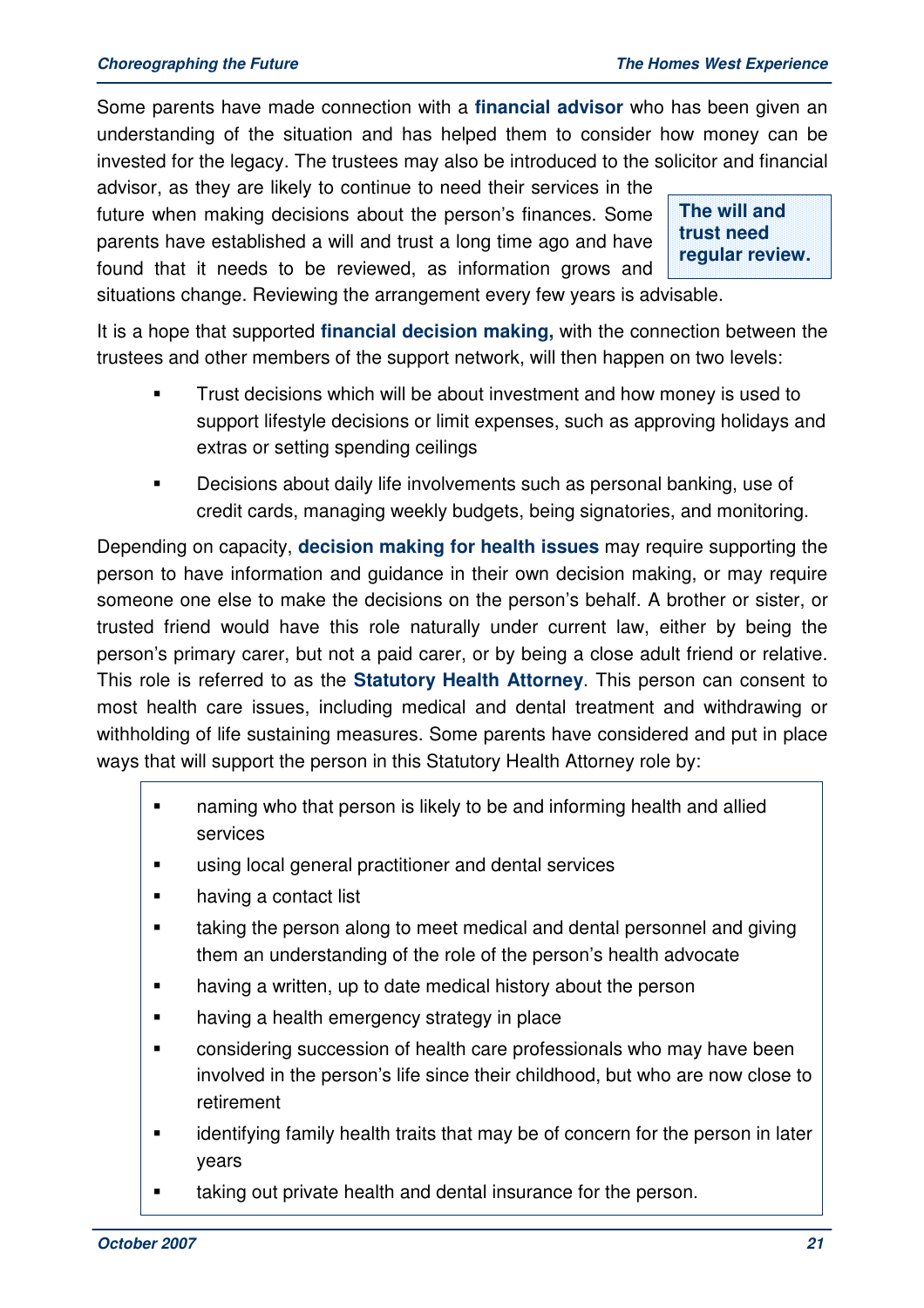**Lifestyle decision making** requires the understanding of the person's daily life so judgment can be made about the person's quality of life, the support that is required, how support is best used, daily life expenses, home maintenance,

**The support network plays a vital role in lifestyle decision making.** 

and movement around the community, activities, events and holidays. This is where the support network plays a vital role, keeping connection with the person and supporting good decisions with and for them. Trustees are usually members of the support network so that they can remain connected and have access to daily life information if they are not locally based.

#### **Conclusion**

Even in this latest phase of the Homes West experience, families continue to refer back to the original **four mantras** established many years ago. <sup>3</sup>.

- 1. Start now, not later, as nothing will happen if families do not plan
- 2. Believe that it will happen and that the person can achieve a full and valued life, even after parents have gone
- 3. The next generation of families and trusted friends can continue to know most and do amazing things through their commitment, stick-with-it-ness and knowledge about that person
- 4. Continue to think outside the square to make it possible.

Despite such considered choreographing of the future, the parents who are part of the Homes West experience will never give up in their quest for a good life for their son or daughter with a disability. As is always pointed out when parents talk about the future they:

> **Do not go gentle into that good night, Old age should burn and rave at close of day; Rage, rage against the dying of the light. (Dylan Thomas)**

 3 Family, Community and Service Together: The Homes West Experience, Workshop Handout 1, 2005